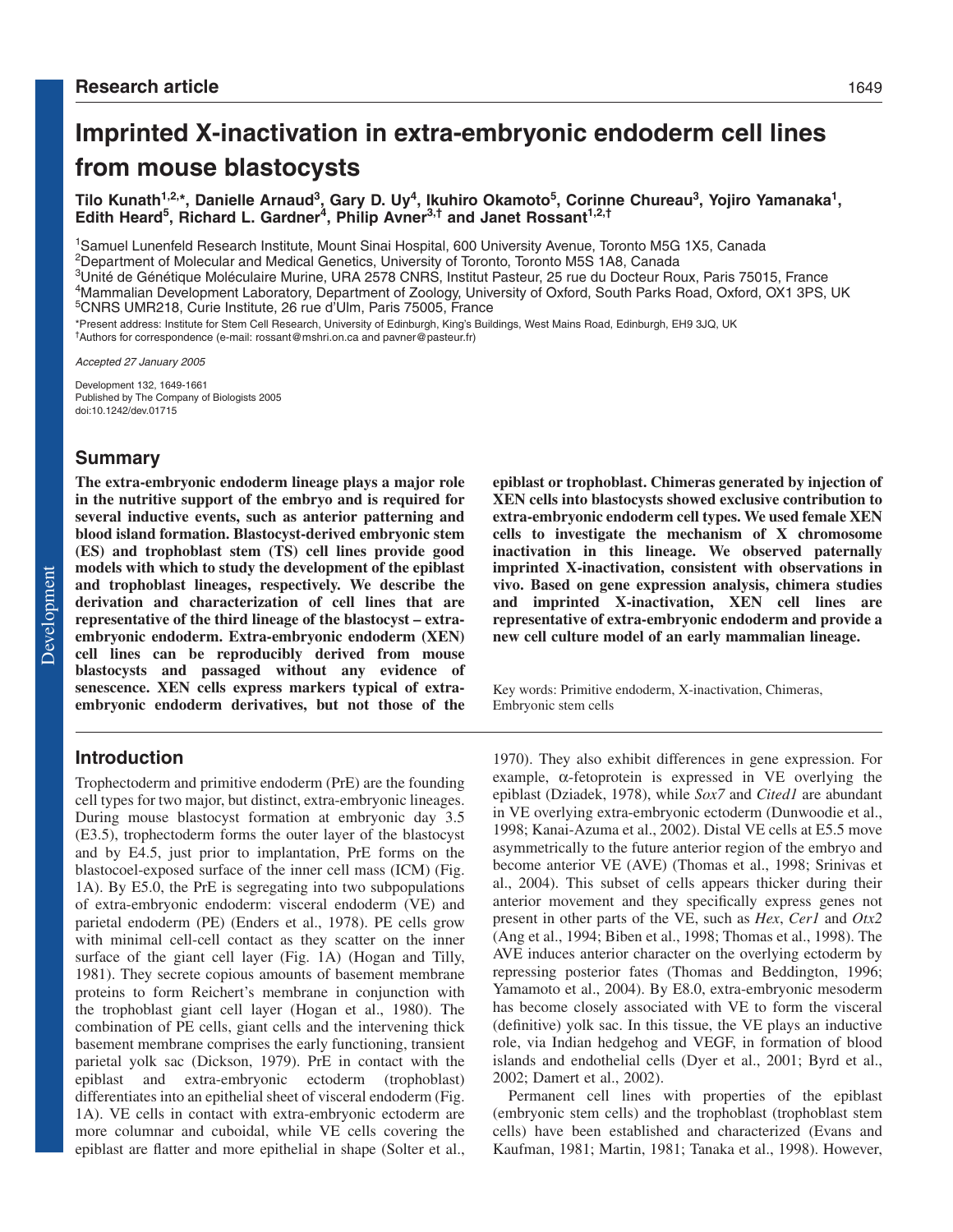# 1650 Development 132 (7) Research article

reproducible derivation of cell lines with properties of the primitive endoderm lineage, including the ability to repopulate the lineage in vivo, has not been reported. The F9 embryonal carcinoma cell line has proven to be a useful model for studying VE and PE differentiation in culture (e.g. Kanungo et al., 2000; Verheijen et al., 1999b). Several other cases of cell culture models of extra-embryonic endoderm have been described previously: parietal endoderm cell (PEC) lines derived from mouse blastocysts (Fowler et al., 1990); the yolk sac carcinoma line, L2, from the rat (Wewer, 1982); and the RE1 line derived from a rat blastocyst (Notarianni and Flechon, 2001). Molecular characterization of these lines has, however, not been extensively performed, and their ability to participate in normal development remains unknown.

Described here is the characterization of cell lines representative of the extra-embryonic endoderm lineage that can be reproducibly derived from mouse blastocysts. They express a molecular profile particular to this lineage and, importantly, they are developmentally restricted to form extraembryonic endoderm in vivo. Our first use of this novel system was to investigate the status and mechanism of X-chromosome inactivation in female XEN cells. We show XEN cells exhibit paternally imprinted X-inactivation, and that they show a novel combination of epigenetic modifications on the imprinted X, suggesting that trophoblast and extra-embryonic endoderm lineages may differ in their imprinting maintenance mechanisms.

# **Materials and methods**

#### **XEN cell line derivation and culture conditions**

Extra-embryonic endoderm (XEN) cell lines were derived by three methods. Four lines where derived from the PO strain (Oxford University, Oxford). E3.5 blastocysts, hemizygous for the ROSA26 βgeo transgene (Zambrowicz et al., 1997), were subjected to immunosurgery to isolate their inner cell masses (ICMs) (Hogan et al., 1994; Lin, 1969). ICM pairs were aggregated and incubated overnight to obtain mini blastocysts, which were plated on embryonic fibroblasts (EMFIs) in TS cell line derivation conditions (Uy et al., 2002). The resulting blastocyst outgrowths were disaggregated 2-3 days after attachment. Although TS cell colonies were present, the vast majority of the cells were XEN cells. The XEN cell lines were designated IM5A1, IM8A1, IM8A2 and IM9C4. In the second method, XEN cell lines were derived from wild-type ICR embryos. E3.5 blastocysts were plated in four-well plates on EMFIs in RPMI 1640 (Gibco) supplemented with 20% fetal bovine serum (FBS) (CanSera, Rexdale, Canada), 1 mM sodium pyruvate, 2 mM Lglutamine, 50 mg/ml each of penicillin/streptomycin (all from Gibco), 100 µM β-mercaptoethanol (Sigma), 25 ng/ml human recombinant FGF4 (hrFGF4) and 1 µg/ml heparin (both from Sigma). The medium was changed every 3 days and the blastocyst outgrowths were not disaggregated. After 15 days, XEN cells, observed in half the cultures, were passaged 1:1 onto new EMFIs in four-well plates. Three XEN cell lines, XEN1-2, XEN1-3 and XEN1-4, derived in this manner, were routinely cultured on EMFIs in medium without FGF4 and heparin or on gelatin (0.1% porcine skin gelatin, Sigma) supplemented with 70% EMFI-conditioned medium (EMFI-CM) (Tanaka et al., 1998). A third series of XEN lines were isolated from Tgn ( $X^{GFP}$ ) 4 Nagy  $\times$  129Hprt<sup>bm1</sup>Pgk1a blastocysts using standard LIF-containing GMEM medium (Gibco) without FGF4 (Morey et al., 2004). Three XEN cell lines were obtained by this method: GHP7/3. GHP7/7 and GHP7/9. Selection was performed in HAT medium (100  $\mu$ M hypoxanthine, 0.4  $\mu$ M aminopterin, 16  $\mu$ M thymidine) and 6thioguanine (10 µg/ml). Of the various culture conditions described, we found XEN cells were the most robust in 70% EMFI-CM on gelatin and most experiments were performed under these conditions. Cells were routinely fed every 2 days and passaged at 1:10 to 1:20 every 4 days. Each XEN cell line has been cryopreserved and recovered with high viability. XEN cells were differentiated by plating them directly onto cell culture plastic, in the absence of gelatin, and culturing for 4 or 8 days in supplemented RPMI 1640 medium (described above) without hrFGF4, heparin or EMFI-CM.

# **ES and TS cell cultures**

HP3.10 female ES cell line have been described previously (Clerc and Avner, 1998). F3 trophoblast stem cell line was isolated from F1 129/Sv Hprt-4 Pgk1a  $\times$  129/Sv embryos using a published protocol (Tanaka et al., 1998) and maintained in RPMI 1640 (Gibco) with 20% FBS (Gibco), 1 mM sodium pyruvate, 2 mM L-glutamine, 50 mg/ml each of penicillin/streptomycin (all from Gibco), 100 µM βmercaptoethanol (Sigma), 25 ng/ml hrFGF4 and 1 µg/ml heparin (both from Sigma).

#### **DNA transduction of XEN cells**

IM8A1 cells were co-electroporated with pCX-EGFP and pPGK-puro plasmids. IM8A1 cells  $(5\times10^6 \text{ cells at passage } 39)$  were resuspended in PBS (0.8 ml) and transferred to a GenePulser Cuvette (0.4 cm electrode, BioRad catalog number 165-2088). *Sca*I-linearized pCX-EGFP plasmid (18 µg) (Hadjantonakis et al., 1998) and *Eco*RIlinearized pPGK-Puro plasmid (2 µg) were added to the cell suspension and electroporated (0.25 V, 500  $\mu$ F). The cells were incubated on ice (20 minutes) and plated in 70% EMFI-CM (10 ml) on a gelatinized 100 mm plate. Drug selection (puromycin, 1 µg/ml) was started 1 day later, and at 12 days the colonies were passaged and expanded as a pool before FACS-sorting for GFP-positive cells (see below).

#### **FACS analysis and subclonal lines**

GFP-IM8A1 cells at one passage after electroporation (see above) were FACS-sorted for GFP fluorescence with an argon ion laser (488 nm). Approximately 800,000 GFP-positive cells were sorted into 70% EMFI-CM + G418 (90 µg/ml) + Puro (1 µg/ml) medium and plated on 0.1% gelatin in a 60 mm dish. To derive subclonal lines, 192 GFPpositive cells were single-cell sorted directly into 96-well plates.

#### **PCR sexing**

XEN cells (per single well of a four-well plate) were lysed in 100 µl of 0.1 mg/ml Proteinase K (Boehringer Mannheim) in a solution of 50 mM KCl, 10 mM Tris.HCl (pH  $8.3$ ), 2 mM MgCl<sub>2</sub>, 0.1 mg/ml gelatin (Sigma), 0.45% Nonidet P-40, and 0.45% Tween-20. PCR genotyping was performed for the X-chromosome-specific *Xist* gene and Y chromosome-specific *Zfy1* gene. The primers are Xist (5′-TTG-CGGGATTCGCCTTGATT-3′) and (5′-TGAGCAGCCCTTAAAGC-CAC-3′); Zfy1 (5′-GCATAGACATGTCTTAACATCTGTCC-3′) and (5′-CCTATTGCATGGACAGCAGCTTATG-3′). PCR was performed at an annealing temperature of  $65^{\circ}$ C in 1.5 mM MgCl<sub>2</sub> for 35 cycles. The first four cycles had a 4 minute melting time at 95°C, while the next 31 cycles had a 1 minute melting time. The predicted Xist PCR product is 207 bp and Zfy1 is 183 bp. The IM5A1, IM9C4, GHP7/3 and GHP7/9 lines were genotyped as female and the XEN1-3 and GHP7/7 lines were genotyped as male (Table 1).

#### **Videomicroscopy**

XEN cells (GFP-IM8A1, subclone 1) at passage 50 were cultured on a gelatinized 100 mm plate in 70% EMFI-CM (50 ml). The microscope chamber was maintained at  $37^{\circ}$ C and  $5\%$  CO<sub>2</sub>. Phasecontrast images were taken every 2 minutes for 12 h at  $200 \times$ magnification. The imaging application used was Simple PCI by Compix (Cranberry Township, PA). The behavior of 25 XEN cells was traced for 9 out of the 12 hours. False-color (red and blue) was added to two cells using Adobe Photoshop 6.0 in 51 frames (100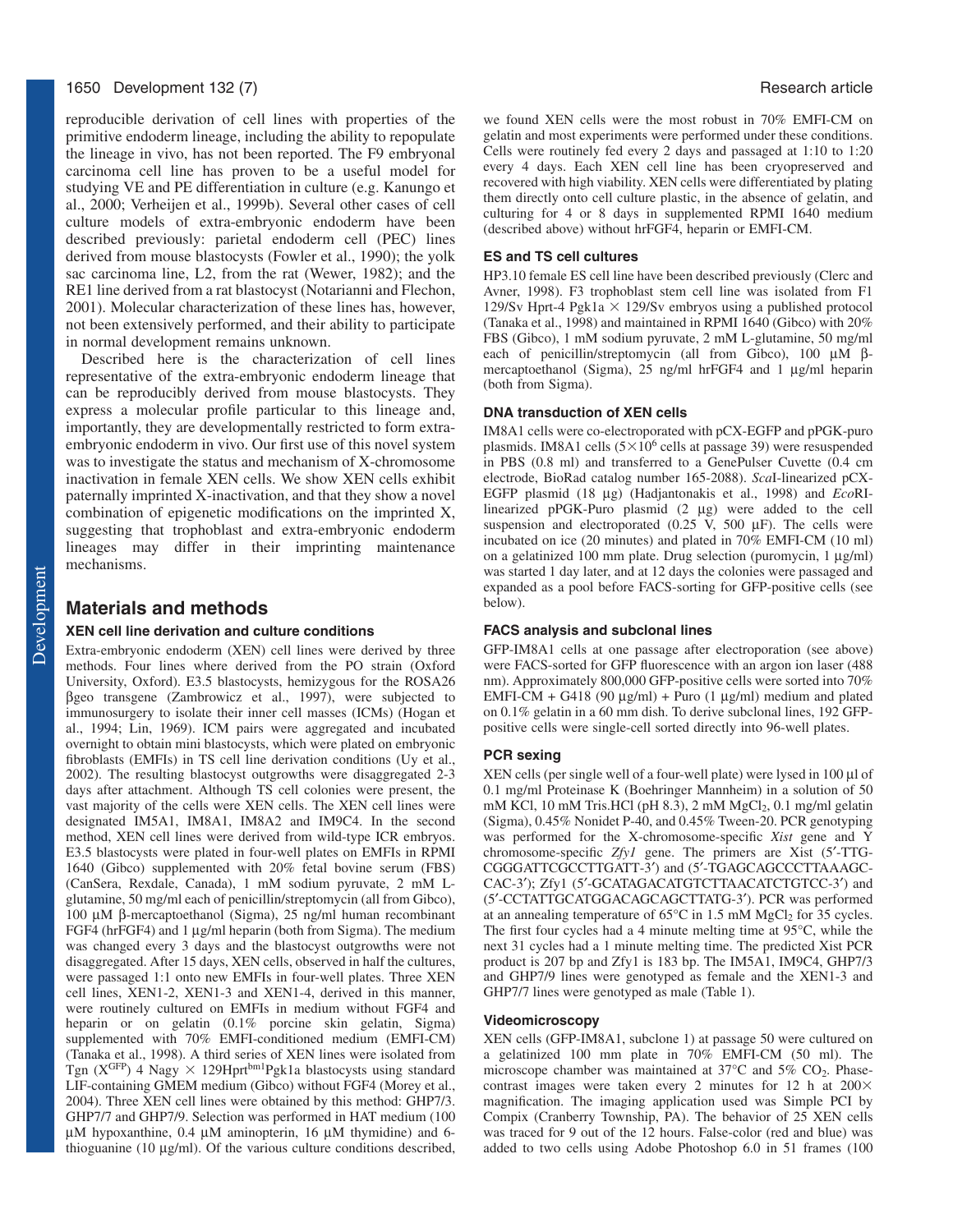minutes) of footage and the final online movie was generated with iMovie 3.

#### **Scanning electron microscopy**

XEN cells (IM8A1 at passage 29) were plated on round, plastic Thermanox coverslips (Nunc, Mississauga, Canada) in four-well plates in 70% EMFI-CM and cultured for 2 days. The cells were washed with PBS and fixed in 2% glutaraldehyde in 0.1 M phosphate buffer at 4°C overnight. The specimens were then post-fixed in 1% osmium tetroxide in the same buffer, rinsed with 0.1 M phosphate buffer and dehydrated in a graded ethanol series. The coverslips were then critical-point dried in a Bal-Tec CPD 030, mounted on aluminum stubs and sputter coated with gold in a Denton Desk II. Imaging was carried out on an FEI XL30 ESEM under standard high vacuum conditions. Most images were taken at 0° (perpendicular to the mounting stage) and some were taken at a 60° angle.

#### **RT-PCR analysis**

Total RNA was isolated from XEN cells, ES cells and embryoid bodies using the Qiagen RNeasy midi kit (Qiagen, Santa Clarita, CA) according to manufacturer's instructions. cDNA was prepared by annealing a  $dT_{12-18}$  primer (1.0 µl of 0.5 µg/µl) to 460 ng (11 µl) of total RNA at  $65^{\circ}$ C for 5 minutes.  $5 \times RT$  buffer (4 µl, Invitrogen), 0.1 M DTT  $(2 \mu l)$ , 10 mM dNTPs  $(1 \mu l)$  and Superscript II reverse transcriptase (1 µl, Invitrogen) were added and incubated at 42°C for 1 hour. The resulting cDNA was analyzed for the following markers: *Afp*, *Gata4*, *Sox7*, *Hnf4*, *Foxa2*, *Oct4* and β-actin (see Table S1 in the supplementary material).

#### **Affymetrix analysis**

Three biological replicates of XEN cell RNA were submitted to the Centre for Applied Genomics at the Hospital for Sick Children (Toronto, Canada) for preparation of cRNA and hybridization to the mouse U74Av2 Affymetrix gene array (Liu et al., 2003). Qiagen RNeasy midi kit (Qiagen, Santa Clarita, CA) was used to extract total RNA from all samples according to manufacturer's instructions. The samples were: (1) XEN1-3 cells at passage 18 (ICR strain, male) cultured on gelatin with 70% EMFI-CM; (2) IM8A1 cells at passage 27 (PO strain) cultured on gelatin with 70% EMFI-CM; and (3) IM8A1 cells at passage 27 cultured on tissue culture plastic in RPMI 1640 (Gibco) supplemented with 20% FBS (CanSera, Rexdale, Canada), 1 mM sodium pyruvate, 2 mM L-glutamine, 50 mg/ml each of penicillin/streptomycin (all from Gibco), 100 µM βmercaptoethanol (Sigma) for 4 days. RNA was also obtained from R1 ES cells grown in the absence of EMFIs in standard conditions (Nagy et al., 1993) and subjected to the above analysis. A threshold significance value of *P*<0.04 was used to consider a gene expressed or 'present' and *P*>0.06 for genes not expressed or 'absent' and marginal values were 0.04<*P*<0.06. Ratio data were obtained using Affymetrix MAS 5.0 software. GEO Accession Number is GSE2204.

#### **Production of XEN cell chimeras**

GFP-IM8A1 cells from a GFP-sorted population (passage 43) and from a subclonal line (GFP-IM8A1-4, passage 46) were injected into E3.5 ICR blastocysts. Between 10 and 15 XEN cells were injected per embryo and transferred to the uterus of E2.5 pseudopregnant ICR females. Dissections were performed at E6.5, E7.5 and E8.5 with special attention taken to keep the parietal yolk sac intact. X-gal staining of embryos was performed as previously described (Rossant et al., 1991). Experimental animals were treated according to guidelines approved by the Canadian Council for Animal Care.

#### **Allelic quantitative real-time RT-PCR**

Quantitative real-time PCR measurements of *Xist* cDNA were carried out using TaqMan fluorescent probes and TaqMan Universal PCR Mix and an ABI Prism 7700 (Perkin Elmer Applied Biosystem) as previously described (Morey et al., 2001). *Xist* cDNA quantitations

were internally standardized against the endogenous *18s* rDNA gene. Quantitative real-time PCR measurements of *Nap1l2* cDNA were performed using SYBR Green Universal Mix. Two informative SNPs identified between the 129 and Pgk alleles were used to design allelespecific primers: Nap1l2-129-F (5'-GCACCGTCTTTTATCCC-CACT-3′), which is specific for the 129 allele; and Nap1L2-Pgk-F (5′- GCACCATCTTTTATCCCCACG-3′), which is specific for the Pgk allele. Both were used in conjunction with a universal reverse primer: Nap1L2-129/Pgk-R (5′-ACAGCAGATGCGCGATGAT-3′). *Nap1L2* cDNA quantitations were standardized against *Rrm2* cDNA (Morey et al., 2004).

#### **RNA FISH and immunostaining**

Primary antibodies used have recently been described (Okamoto et al., 2004): rabbit polyclonals detecting H3 acK9, H3 di-meK4, H3 dimeK9 (Upstate biotechnology); mouse monoclonal anti-H3 di/trimeK27 (7B11); rabbit polyclonal anti-Enx1 (Ezh2); and mouse monoclonal anti-Eed (Sewalt et al., 1998; Hamer et al., 2002). TS and XEN cells cultured on gelatin-coated coverslips were fixed in 3% paraformaldehyde for 15 minutes at room temperature. Permeabilization was performed on ice in PBS containing 0.5% Triton X-100 and 2 mM Vanadyl Ribonucleoside Complex (VRC, Biolabs) for 3.5 minutes. After rinsing in PBS, preparations were blocked in 1% BSA (Gibco) and 0.4 U/ml RNAguard (Amersham/Pharmacia) in PBS for 15 minutes, incubated with primary antibody (diluted in blocking buffer) for 40 minutes, then washed in PBS four times, 5 minutes each, and incubated with secondary antibody (Alexa Fluor 568 goat anti-rabbit or anti-mouse, Molecular Probes) in blocking buffer for 40 minutes at room temperature. After washing in PBS, preparations were post-fixed in 3% paraformaldehyde for 10 minutes at room temperature and rinsed in 2SSC. For RNA FISH, the *Xist* probe used was a 19 kb genomic fragment derived from a lambda clone (510) that covers most of the *Xist* gene. The probe was labeled by nick translation (Vysis) with spectrum green-dUTP (Vysis), and was hybridized (0.1 mg of probe with 10 mg of salmon sperm DNA per coverslip) in 50% formamide, 2SSC, 20% dextran sulfate, 1 mg/ml BSA (NEB), 200 mM VRC, overnight at 37°C. After three washes in 50% formamide/2 $\times$ SSC and three washes in 2 $\times$ SSC at 42°C, DNA was counterstained for 2 minutes in 0.2 mg/ml DAPI, followed by a final wash in  $2\times$ SSC. Samples were mounted in  $90\%$ glycerol,  $0.1 \times PBS$ ,  $0.1\%$  p-phenylenediamine (Aldrich) (pH 9). A Leica DMR fluorescence microscope with a Cool SNAP fx camera (Photometrics) and Metamorph software (Roper) were used for image acquisition.

#### **Results**

#### **Derivation of XEN cell lines**

Extra-embryonic endoderm (XEN) cell lines were derived by three different methods in three different laboratories (Table 1). In the first, four XEN cell lines (IM5A1, IM8A1, IM8A2 and IM9C4) were derived from inner cell masses (ICMs) under TS cell derivation conditions (Tanaka et al., 1998). Three additional XEN cell lines (XEN1-2, XEN1-3 and XEN1-4) were derived from wild-type outbred ICR embryos by plating out single blastocysts in the aforementioned conditions. Although FGF4 was used during the derivation process of the above cell lines, this factor is not required for the maintenance of XEN cell cultures and all XEN cell lines grow well in EMFIconditioned medium. Moreover, the presence of exogenous FGF4 is not essential during the derivation process because a third series of XEN cell lines, GHP7/3, GHP7/9 and GHP7/7, was isolated from E3.5 blastocysts using standard LIFcontaining medium without FGF4. Six XEN cell lines have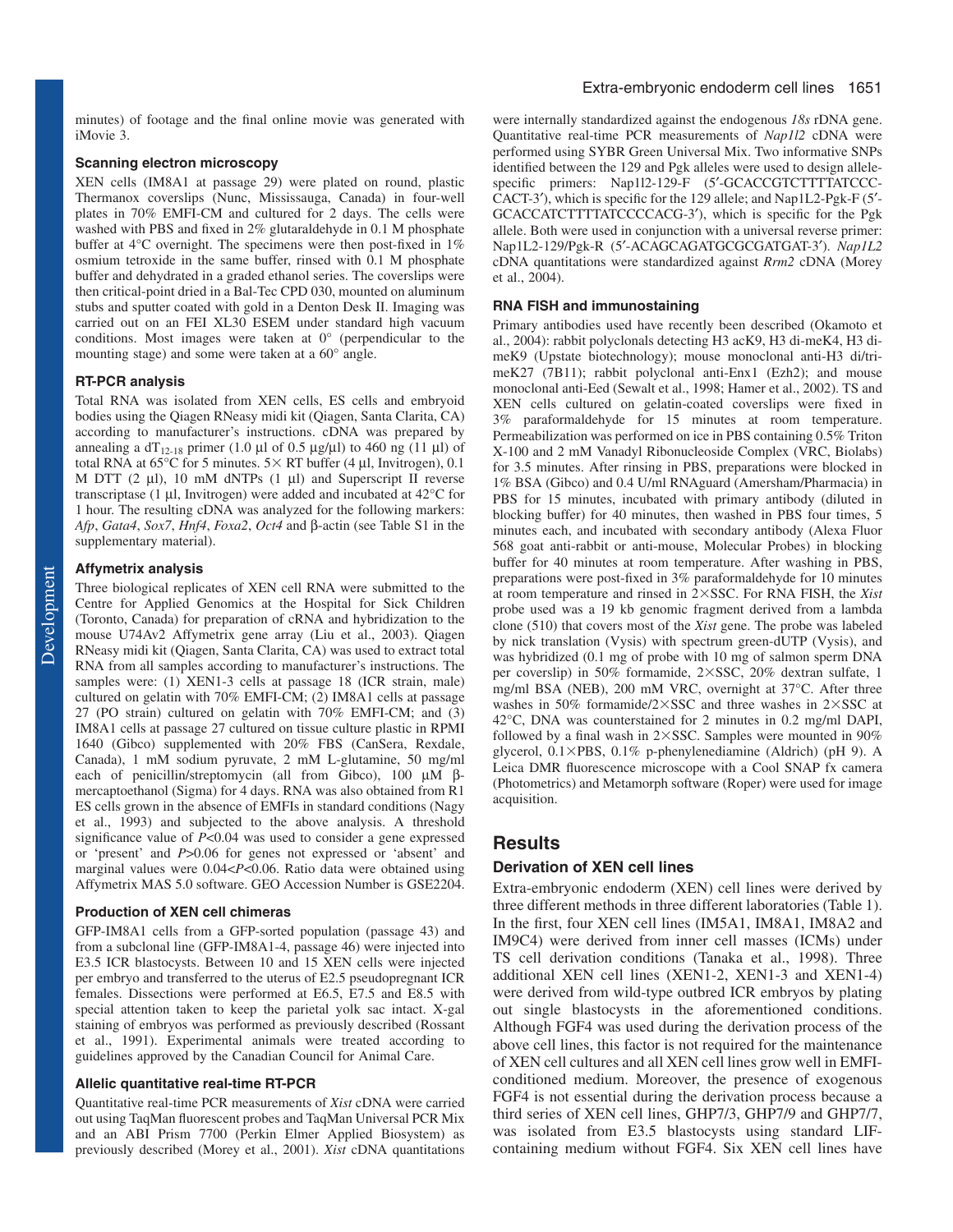| XEN cell line | Mouse strain/genotype                                        | Sex | Laboratory |
|---------------|--------------------------------------------------------------|-----|------------|
| GHP7/3        | Tgn $(X^{\text{GFP}})4 \times 129$ Hprt <sup>bm1</sup> Pgk1a | F   | Avner      |
| <b>GHP7/7</b> | Tgn $(X^{GFP})$ 4 × 129Hprt <sup>bm1</sup> Pgk1a             | M   | Avner      |
| GHP7/9        | Tgn $(X^{GFP})$ 4 × 129Hprt <sup>bm1</sup> Pgk1a             | F   | Avner      |
| IM5A1         | PO strain; $ROSA26 \beta$ geo/+                              | F   | Gardner    |
| IM8A1         | PO strain; ROSA26 βgeo/+                                     |     | Gardner    |
| IM8A2         | PO strain; $ROSA26 \beta$ geo/+                              |     | Gardner    |
| IM9C4         | PO strain; $ROSA26 \beta$ geo/+                              | F   | Gardner    |
| $XEN1-2$      | ICR strain; wild type                                        |     | Rossant    |
| $XEN1-3$      | ICR strain; wild type                                        | M   | Rossant    |
| $XEN1-4$      | ICR strain; wild type                                        |     | Rossant    |

**Table 1. XEN cell lines**

been passaged at least 12 times each without undergoing senescence or a reduction in viability, with one cell line (IM8A1) being passaged more than 50 times (more than 6 months in culture). All XEN cell lines have been cryopreserved and recovered without loss of viability. The sex of two PO XEN cell lines, one ICR XEN cell line and all three of the GHP XEN cell lines was determined by X and Y chromosomespecific PCR. Two of the lines are male (XY: XEN1-3 and GHP7/7) and four are female (XX: IM5A1, IM9C4, GHP7/3 and GHP7/9), demonstrating that there is no restriction on the sex of XEN cells. FACS analysis with propidium iodide determined that the vast majority of XEN cells contain a diploid DNA content with some tetraploid cells. Two GHP XEN cell lines were further characterized for their karyotype, which confirmed the majority of cells were diploid (data not shown). The extent to which these cell lines are chromosomally stable and remain euploid during prolonged culture awaits detailed investigation.

In summary, XEN cell lines can be consistently derived from blastocysts or ICMs from different genetic backgrounds. Derivation from ICMs was more efficient than from intact blastocysts. However, once derived all XEN cell lines could be maintained in EMFI-CM on gelatin without supplementation with additional growth factors.

# **XEN cell morphology and behavior**

In contrast to the coherent colonies formed by ES and TS cells, XEN cells maintain very little cell-cell contact when grown at low density. The cultures contain at least two cell morphologies; a rounded, highly refractile cell type and a more stellate epithelial-like cell type (Fig. 1B). At higher densities XEN cells could form epithelial sheets (Fig. 1C) and often formed a lattice-type structure (Fig. 1D). When XEN cells were removed from gelatin and plated on tissue culture plastic without EMFI-CM, many cells became large and vacuolated within 6 days (Fig. 1E) and the cell lines could no longer be passaged. Although there was some variability observed between different cell lines in terms of proliferation rates and ratios of round versus epithelioid cell types, the basic morphology of the cultures was consistent and easily recognizable.

To investigate whether the presence of the two cell morphologies represented two cell types in the starting cultures, we FACS-sorted single GFP-labeled XEN cells directly into 96-well plates and subclonal cell lines were derived. Cell viability was ~50% and 16% (31/192) of the subclonal cultures could be passaged. Importantly, all

subclonal lines exhibited both round and epithelial-like cell morphologies. This suggested that the two cell morphologies observed in the parental cell line was not due to a mixture of



**Fig. 1.** The extra-embryonic endoderm lineage and XEN cell cultures. (A) Schematic of an E4.5 blastocyst and an E5.5 embryo, illustrating the primitive, visceral and parietal endoderm (green). The trophoblast and epiblast lineages are represented in yellow and red, respectively. The proximodistal axis is indicated. ICM, inner cell mass. (B) Phase-contrast micrograph of XEN cells cultured at low density illustrating the refractile, rounded cell type and the epithelioid cell type. (C) XEN cells grown to near confluency showing the presence of individual cells and an epithelial sheet of cells. (D) XEN cells participating in a lattice-type structure. (E) XEN cells plated in the absence of gelatin resulted in differentiation of some cells into large vacuolated cells in 6 days. Scale bar: 10  $\mu$ m for  $B-D$ ; 40  $\mu$ m for E.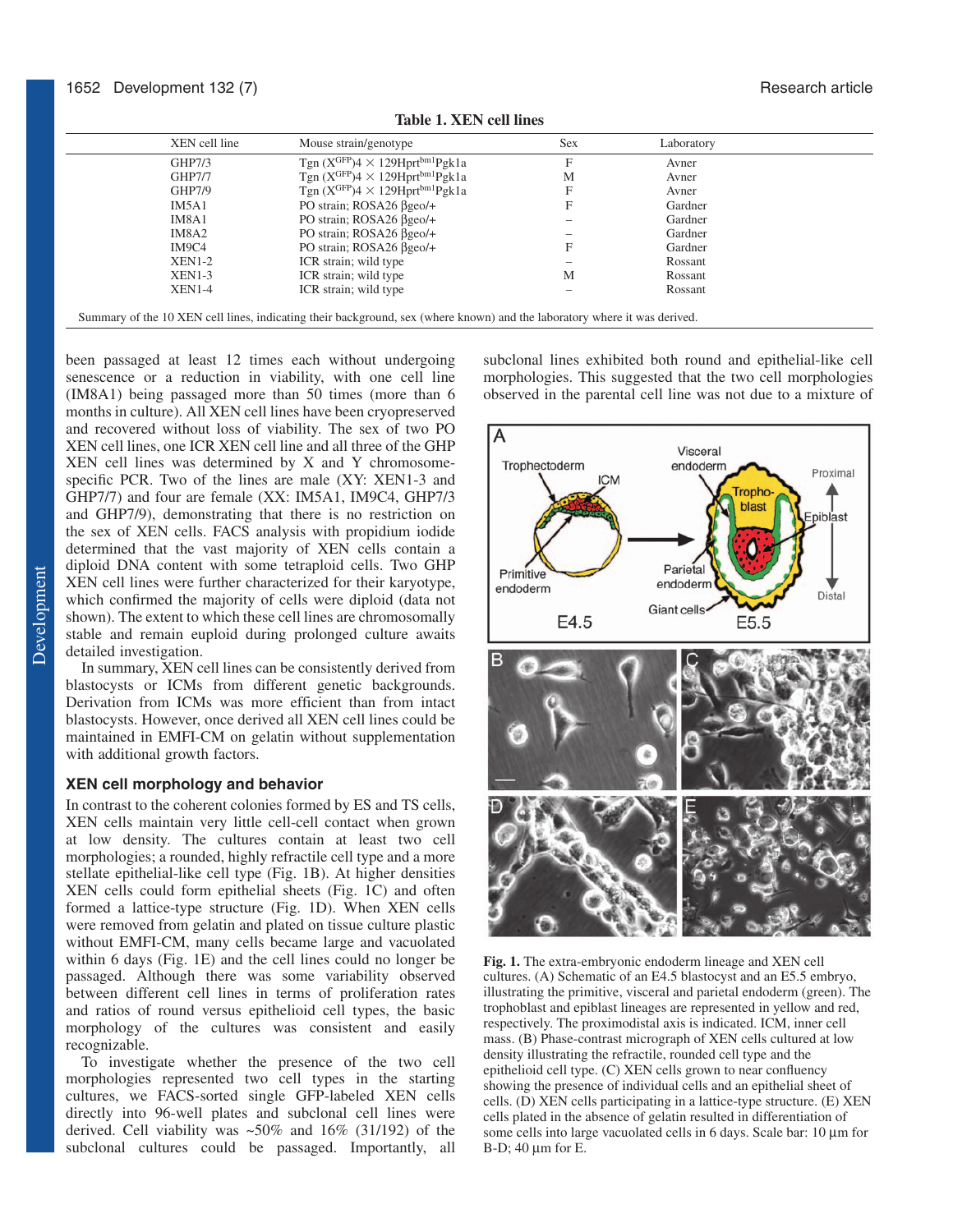

**Fig. 2.** Scanning electron microscopy of XEN cells and a pregastrula embryo. (A) Rounded XEN cell with numerous microvilli. (B) Epithelial-like XEN cell with numerous microvilli and lamellepodia at opposite ends. (C) Isolated XEN cell with a short pseudopodium. (D) Colony of XEN cells where one cell is extending several pseudopodia. (E) Isolated XEN cell with a curving pseudopodium viewed at a 60° angle. This XEN cell is on a pedestal structure and the pseudopodium is originating from below the cell. (F) E5.5 embryo with Reichert's membrane removed (inset) and a higher magnification of the anterior visceral endoderm region (broken line). Scale bars:  $5 \mu m$  for A,E; 10  $\mu m$  for B,C,F; 20  $\mu m$ for D.

two distinct cell populations that were being co-cultured. Videomicroscopy showed that XEN cells are highly motile and that single cells made transitions between round and epithelioid cell types without cell division (see Movie 1 in the supplementary material). Twenty-five individual XEN cells were followed for a 9-hour period by videomicroscopy and 76% (19/25) underwent reversible phenotypic changes (roundto-epithelioid-to-round or epithelioid-round-epithelioid) without cell division. Thus, the two cell morphologies represent different phases of the dynamic behavior of XEN cells in culture.

During these studies, we observed a large, unusual cell process being transiently produced by 25% of XEN cells in their rounded, but not their epithelioid, phase. The cellular process was rapidly extruded and retracted (within 6-10 minutes) and was often longer than a cell diameter and as wide as 30-40% of the thickness of the cell. Scanning electronmicroscopy (SEM) revealed that although both the rounded and epithelioid XEN cell surfaces were very dense with microvilli (Fig. 2A,B), the large pseudopodium was completely devoid of them (Fig. 2C-E). SEM images taken at

# Extra-embryonic endoderm cell lines 1653



**Fig. 3.** RT-PCR expression analysis of XEN cells. cDNA was prepared from ES cells, embryoid bodies (EB) at day 5 (D5) and day 7 (D7), and three different XEN cell cultures. XEN cells were either cultured on gelatin in maintenance conditions (XEN) or differentiated (Diff) by removal of EMFI-CM and gelatin for 4 or 8 days (D4, D8). *Hnf4* and *Foxa2* were consistently detected in all XEN cell cultures, while *Gata4* and *Sox7* decreased expression upon differentiation. By contrast, α-fetoprotein (*Afp*) increased with differentiation. *Oct4* was undetectable in XEN cells.

a 60° angle showed that the pseudopodia were not attached to the cell culture substrate, but were raised above it (Fig. 2E). PE and VE of E5.0-E6.5 embryos were also analyzed by SEM and very similar pseudopodia were found protruding from the distal and anterior VE regions of E5.25-E5.75 embryos (Fig. 2F). These protrusions were not observed on PE cells or other regions of the VE, and disappeared completely by E6.5. Thus, although the overall morphology of the XEN cultures resembles PE, the presence of pseudopodia is a property more typical of VE.

# **XEN cells express markers of extra-embryonic endoderm**

We performed an initial expression analysis of XEN cells by reverse-transcriptase-PCR (RT-PCR) on RNA isolated from XEN cells cultured under maintenance and differentiation conditions. We investigated several known markers of the extra-embryonic endoderm. The VE marker α-fetoprotein (*Afp*) was barely detectable in maintenance cultures, but increased upon differentiation. By contrast, *Gata4* and *Sox7* expression decreased upon differentiation, while *Hnf4* and *Foxa2* levels remained constant (Fig. 3).

XEN cell lines were further characterized by microarray gene expression analysis of three biological replicates. In order to identify genes that were consistently expressed, irrespective of background or culture medium, the replicates were chosen to provide samples from different mouse strains under different culture conditions. The XEN cell cultures were: (1) XEN1-3 cells (ICR strain, passage 18) grown on gelatin with EMFI-CM (sample 'XEN1-3′); (2) IM8A1 cells (PO strain, passage 27) cultured as above (sample 'IM8A1-I'); and (3) IM8A1 cells (passage 27) grown on tissue culture plastic without EMFI-CM for 4 days (sample 'IM8A1-II'). The third sample (IM8A1-II), grown in differentiation conditions, exhibited some morphological changes, such as larger cells, but vacuolated cells were not present. The mouse U74Av2 Affymetrix array was used for this analysis. A fourth sample, undifferentiated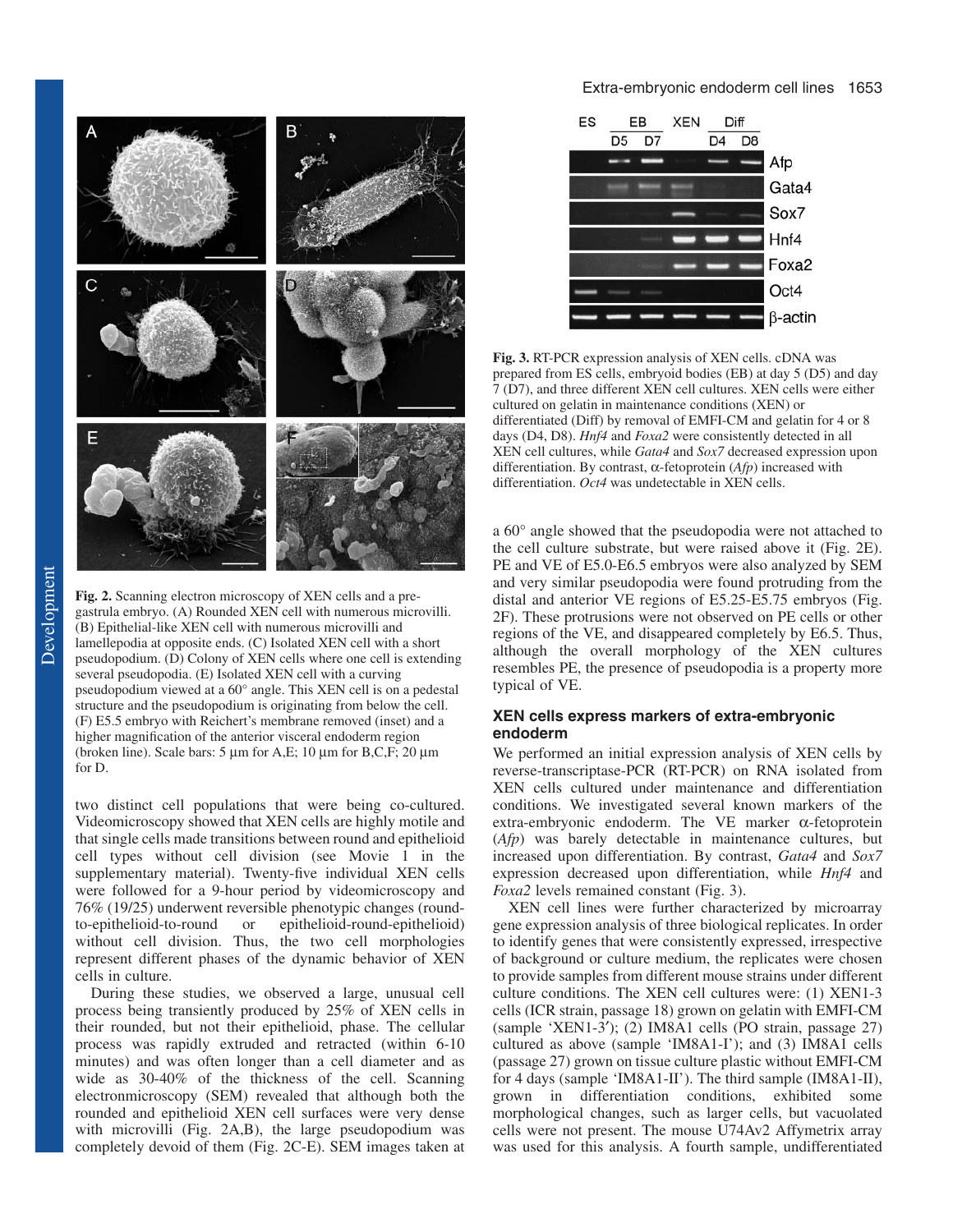ES cells, was also analyzed on the same array. Data were analyzed for expression of specific marker genes of visceral and parietal endoderm and genes characteristic of ES and TS cells (Table 2). Signaling pathways, selected gene families and transcription factors involved in early development were also analyzed in this manner (see Table S2 in the supplementary material).

Genes specifically expressed in parietal endoderm alone, and not in visceral endoderm or markers common to both lineages were highly expressed in XEN cells (Table 2). Extracellular matrix (ECM) proteins expressed by parietal endoderm to make Reichert's membrane were also abundant. Perlecan (heparin sulfate proteoglycan 2), type IV collagen ( $\alpha$ 1 and  $\alpha$ 2 chains only), *laminin* (α1, β1, and β2 chains), and nidogens 1 and *2* (Hogan et al., 1980; Semoff et al., 1982) were expressed in all XEN cell samples (see Table S2 in the supplementary material).

Several genes implicated, by mutant analysis, in visceral endoderm function were also expressed in XEN cells. These genes are, however, are also expressed in primitive and parietal endoderm and may be more representative of primitive endoderm. They include *Gata4* and *Gata6* (Arceci et al., 1993; Koutsourakis et al., 1999; Narita et al., 1997), *Disabled2* (Morris et al., 2002; Yang et al., 2002), *Tcf2* (*vHnf1*) (Barbacci et al., 1999) and *Vegfa* (Miquerol et al., 1999). Markers specific to VE are often difficult to identify because of the lack of comparable expression data for parietal endoderm. From published expression data where both PE and VE were investigated, several VE-specific genes have been identified. A number of these genes were expressed in XEN cells and they include *Foxa2* (Dufort et al., 1998), *Ihh* (Becker et al., 1997) and type I Acvr1 (Gu et al., 1999). Other VE-specific genes,

such as *Afp*, *Hnf4* and *uPA* (*Plau*) were not detected (Table 2). However, *Afp* can be induced in differentiated XEN cell

| Table 2. Expression of known genes in XEN cells |  |  |
|-------------------------------------------------|--|--|
|                                                 |  |  |

| Affy ID                            | Unigene   | Gene name or symbol                                                                                                                                      | XEN1-3       | $IM8A1-I$ | IM8A1-II     | Reference                 |
|------------------------------------|-----------|----------------------------------------------------------------------------------------------------------------------------------------------------------|--------------|-----------|--------------|---------------------------|
| PE genes                           |           |                                                                                                                                                          |              |           |              |                           |
| 100717_at                          | Mm.2093   | Snail                                                                                                                                                    | 590          | 660       | 239          | Veltmaat et al., 2000     |
| 95079_at                           | Mm.221403 | Pdgfra                                                                                                                                                   | 1057         | 1487      | 1056         | Mercola et al., 1990      |
| 104601 at                          | Mm.24096  | Thrombomodulin                                                                                                                                           | 219          | 393       | 199          | Healy et al., 1995        |
| 93981_at                           | Mm.154660 | tPA, tissue-type plasminogen activator                                                                                                                   | 1641         | 1893      | 1191         | Marotti et al., 1982      |
| 98482_at                           | Mm.3542   | Pthr1                                                                                                                                                    | 2276         | 2128      | 1384         | Verheijen et al., 1999a   |
| 98817 at                           | Mm.4913   | Follistatin                                                                                                                                              | 1869         | 3475      | 2990         | Feijen et al., 1994       |
| 97160_at                           | Mm.291442 | Sparc                                                                                                                                                    | 5924         | 7284      | 7376         | Mason et al., 1986        |
| <b>VE</b> genes                    |           |                                                                                                                                                          |              |           |              |                           |
| 93950_at                           | Mm.938    | $Foxa2$ (Hnf3 $\beta$ )                                                                                                                                  | 552          | 512       | 520          | Dufort et al., 1998       |
| 160705 at                          | Mm.2390   | Cited1 (Msg1)                                                                                                                                            | 1208         | 1032      | 1651         | Dunwoodie et al., 1998    |
| 103949 at                          | Mm.2543   | Indian hedgehog $(Ihh)$                                                                                                                                  | 182          | 63        | 156          | Becker et al., 1997       |
| 98320_at                           | Mm.42230  | $Cyp26a1$ (P450RAI)                                                                                                                                      | 354          | 1721      | 1010         | Fujii et al., 1997        |
| 100515 at                          | Mm.5241   | Furin                                                                                                                                                    | 450          | 327       | 455          | Roebroek et al., 1998     |
| 93460_at                           | Mm.689    | Acvr1, Activin A receptor, type 1                                                                                                                        | 93           | 65        | 64           | Gu et al., 1999           |
| 92713_at                           | Mm.202383 | Hnf4                                                                                                                                                     | A            | A         | A            | Duncan et al., 1994       |
| 101493_at                          | Mm.358570 | $Afp$ , $\alpha$ -fetoprotein                                                                                                                            | A            | А         | А            | Dziadek and Adamson, 1978 |
| 101494_at                          | Mm.358570 | $Afp$ , $\alpha$ -fetoprotein                                                                                                                            | A            | А         | A            | Dziadek and Adamson, 1978 |
| 97772_at                           | Mm.4183   | Plau, plasminogen activator, urokinase                                                                                                                   | A            | A         | A            | Marotti et al., 1981      |
| PE and VE genes                    |           |                                                                                                                                                          |              |           |              |                           |
| 102713_at                          | Mm.247669 | Gata4                                                                                                                                                    | 1091         | 1196      | 899          | Arceci et al., 1993       |
| 104698 at                          | Mm.329287 | Gata6                                                                                                                                                    | 2468         | 1973      | 1086         | Koutsourakis et al., 1999 |
| 92487_at                           | Mm.42162  | Sox7                                                                                                                                                     | 981          | 1339      | 225          | Kanai-Azuma et al., 2002  |
| 92997_g_at                         | Mm.279103 | Sox17                                                                                                                                                    | 1024         | 1436      | 1285         | Kanai-Azuma et al., 2002  |
| 92996 at                           | Mm.279103 | Sox17                                                                                                                                                    | 1293         | 1895      | 1712         | Kanai-Azuma et al., 2002  |
| 101396 at                          | Mm.7226   | Dab2, Tcf2 (vHnf1)                                                                                                                                       | 111          | 189       | 138          | Barbacci et al., 1999     |
| 98044 at                           | Mm.240830 | Disabled2                                                                                                                                                | 206          | 277       | 624          | Yang et al., 2002         |
| 102258_at                          | Mm.10801  | Stra6                                                                                                                                                    | 465          | 296       | 85           | Bouillet at al., 1997     |
| 103520_at                          | Mm.282184 | Vegfa                                                                                                                                                    | 112          | 263       | 158          | Miquerol et al., 1999     |
| 101009_at                          | Mm.358618 | $Krt2-8$ (Endo A)                                                                                                                                        | 1358         | 1962      | 2737         | Hashido et al., 1991      |
| 94270_at                           | Mm.22479  | $Krt1-18$ (Endo B)                                                                                                                                       | 1192         | 2104      | 3834         | Oshima, 1981              |
| <b>ES</b> and <b>TS</b> cell genes |           |                                                                                                                                                          |              |           |              |                           |
| 103075_at                          | Mm.17031  | Pou5f1 (Oct4)                                                                                                                                            | А            | А         | А            | Palmieri et al., 1994     |
| 161072_at                          | Mm.6047   | Nanog                                                                                                                                                    | A            | A         | A            | Wang et al., 2003         |
| 98414_at                           | Mm.285848 | $Zfp42$ (Rex1)                                                                                                                                           | A            | A         | $\mathbf{A}$ | Rogers et al., 1991       |
| 93880 at                           | Mm.200692 | Eomes, Eomesodermin                                                                                                                                      | $\mathbf{A}$ | A         | A            | Tanaka et al., 1998       |
| 103532_at                          | Mm.200692 | Eomes, Eomesodermin                                                                                                                                      | A            | A         | A            | Tanaka et al., 1998       |
| $100301$ _at                       | Mm.235550 | $\mathit{Exrrb}$ , $\mathit{Err}\beta$                                                                                                                   | А            | А         | А            | Tanaka et al., 1998       |
| 103239_at                          | Mm.20358  | Cdx2                                                                                                                                                     | A            | А         | A            | Tanaka et al., 1998       |
|                                    |           | A subset of genes from expression analysis of XEN cells by Affymetrix profiling (from the mouse IJ74Ay) Affymetrix array) Data are shown for genes known |              |           |              |                           |

A subset of genes from expression analysis of XEN cells by Affymetrix profiling (from the mouse U74Av2 Affymetrix array). Data are shown for genes known to be expressed in the VE, PE and other embryonic lineages. The Affy Clone ID, Unigene designation and gene name or symbol are listed. The three XEN samples (XEN1-3, IM8A1-I and IM8A1-II) are described in the text. If a gene is expressed at statistically significant levels (*P*<0.04), its expression level is indicated by a numerical value; if a gene is not expressed, it is indicated by 'A' (absent). A single reference is provided for each gene and others are mentioned in the text. The groupings are a rough guide, as PE expression data for many genes are not available. In addition, many of these genes are expressed at other stages and tissues during development.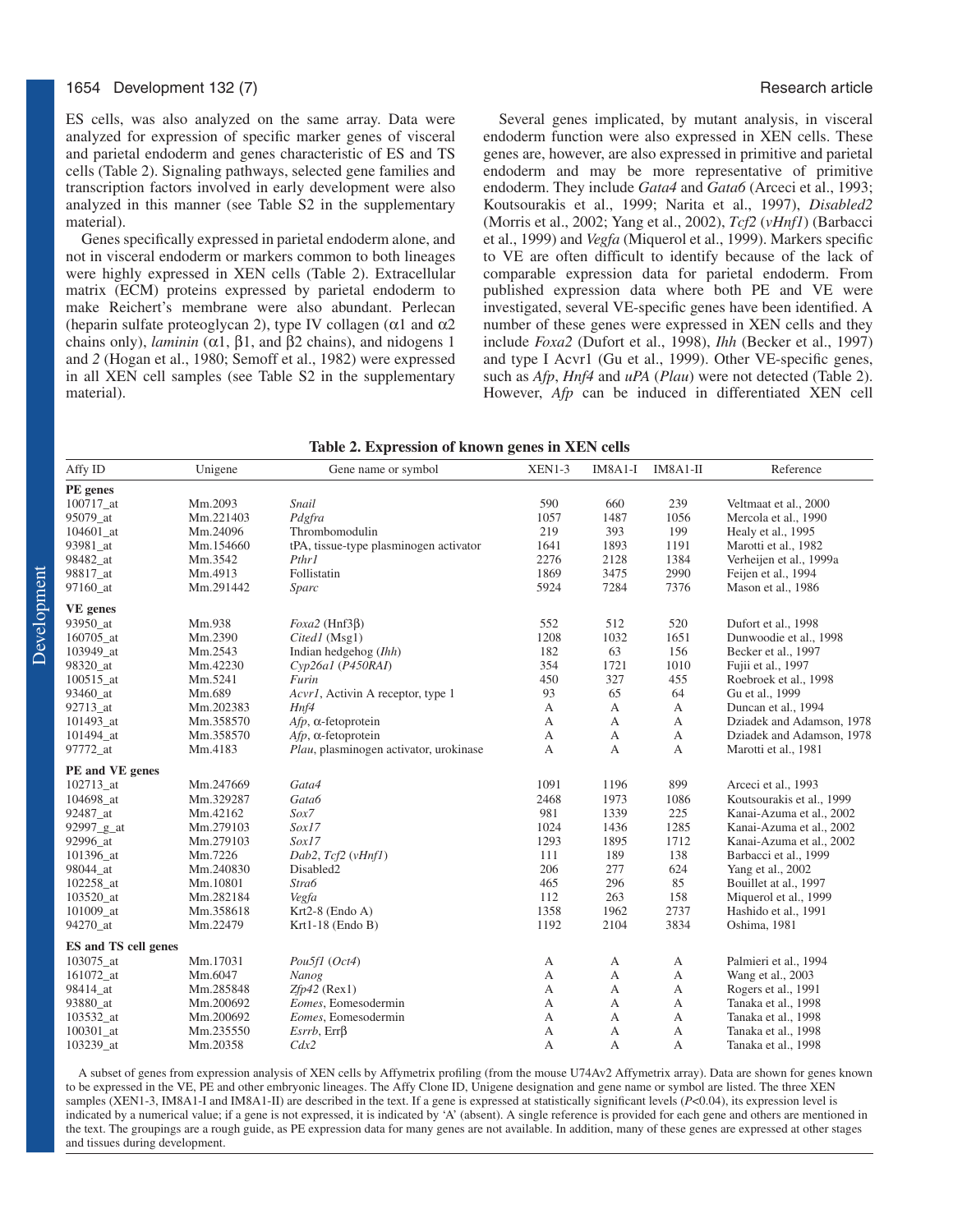**Table 3. XEN cell chimera data**

| XEN cells  | Stage            | Number<br>transferred | Number<br>of embryos | Number<br>of chimeras |
|------------|------------------|-----------------------|----------------------|-----------------------|
| Population | E <sub>6.5</sub> | 34                    | 30                   | 8                     |
|            | E7.5             | 36                    | 23                   | 8                     |
|            | E8.5             | 42                    | 25                   |                       |
| Clone 4    | E <sub>6.5</sub> | 42                    | 27                   | 13                    |
|            | E7.5             | 42                    | 30                   | 10                    |
|            | E8.5             | 41                    | 33                   |                       |
| Total      | E6.5-E8.5        | 237                   | 168 (71%)            | 50 (30%)              |

GFP-IM8A1 XEN cells (FACS-sorted population) and a subclonal line, GFP-IM8A1-4 (Clone 4), were used to generate chimeras by blastocyst injection. The stage dissected, the number of blastocysts transferred, the number of embryos recovered and the number of chimeras observed are indicated.

cultures and *Hnf4* is indeed detectable by RT-PCR (Fig. 3). Genes representative of TS cells, *Cdx2*, *Eomes* and *Esrrb* (Tanaka et al., 1998), and the ES cell markers, *Oct4*, *Nanog* and *Rex1*, were not detected in XEN cells (Table 2). We conclude, based on our marker studies, that XEN cells derive from the primitive endoderm of the blastocyst and represent derivatives of this lineage.

As well as examining the expression of known extraembryonic endoderm markers, we also used a comparison of ES cell and XEN cell Affymetrix expression data to seek those genes specifically enriched in XEN cells. The three XEN cell data sets described above were each compared with a single data set from undifferentiated ES cells and three expression ratios were obtained for each gene. These ratios were averaged and rank-ordered, starting with the largest ratio. Within the list of 40 genes with the highest positive expression ratios, at least 13 genes are known extra-embryonic endoderm markers (see

Table S3 in the supplementary material). This was in contrast to the list of genes with the largest negative expression ratios, which was highly enriched with known ES cell-specific genes (see Table S4 in the supplementary material).

# **XEN cell chimeras**

We investigated the developmental potential of XEN cells by generating chimeras with a GFP/*lacZ* cell line and one of its subclonal derivatives (Table 3). XEN cells (10-15) were injected into wild-type ICR blastocysts and analyzed for contributions at E6.5, E7.5 and E8.5. GFP/*lacZ* XEN cells were never found to contribute to the embryo proper, yolk sac mesoderm

**Fig. 4.** XEN cell chimeras. (A,B) E6.5 chimera with XEN cells contributions to the distal region of the conceptus in the parietal yolk sac: (A) Partial phase-contrast and UV fluorescence micrograph; (B) UV fluorescence micrograph with false-color added. (C,D) Two E7.5 chimeras with XEN cell contributions exclusively to the parietal yolk sac; phasecontrast (C) and UV fluorescence micrographs (D). (E) E8.5 XEN cell chimera in which the parietal yolk sac was dissected from the visceral yolk sac and embryo proper after X-gal staining. All the X-gal-positive cells were located in the parietal yolk sac and not in other tissues. (F) E7.5 XEN cell chimera after X-gal staining. A coherent XEN cell clone was observed in the extra-embryonic region of the visceral endoderm.

or the trophoblast lineage. The overwhelming number of chimeras (49/50) had XEN cell contributions restricted to parietal endoderm. At E6.5, XEN cells were usually observed as dispersed cells lining the distal part of the parietal yolk sac (Fig. 4A,B). At later stages, chimeras could be found with large numbers of scattered XEN cells in their parietal yolk sacs (Fig. 4C-E). This pattern was typical of parietal endoderm growth in vivo (Hogan and Newman, 1984). A single chimera exhibited a contribution of XEN cells in the visceral endoderm layer (Fig. 4F), but not in the parietal yolk sac (not shown). The nature of this clone was very different from the contributions to the parietal region, as the XEN cells formed a coherent epithelial sheet without intermingling with host cells. This is consistent with the coherent growth characteristics of VE in vivo (Gardner and Cockroft, 1998).

# **Imprinted X chromosome inactivation in XEN cells**

The evidence that XEN cell lines represent cells of the extraembryonic endoderm lineage led us to analyze the Xinactivation status of female XEN cell lines. If X-inactivation has yet to occur, *Xist* expression should be low from both the maternal and paternal X chromosomes. If imprinted Xinactivation, which appears to onset very early in mouse embryogenesis (Okamoto et al., 2004), has already occurred, *Xist* expression would be expected to be associated with silencing of genes on the paternally inherited X chromosome. Our studies concentrated on the GHP7/9 and GHP7/3 cell lines that are heterozygous for the *Hprtbm1* mutation and have a maternal X-linked GFP transgene. They also carry polymorphisms for X-linked genes, such as *Xist* and *Nap1l2*. We first addressed whether an inactive X chromosome was present and whether it was subject to imprinting. We used allelic quantitative RT-PCR to assess whether *Xist* and *Nap1l2*

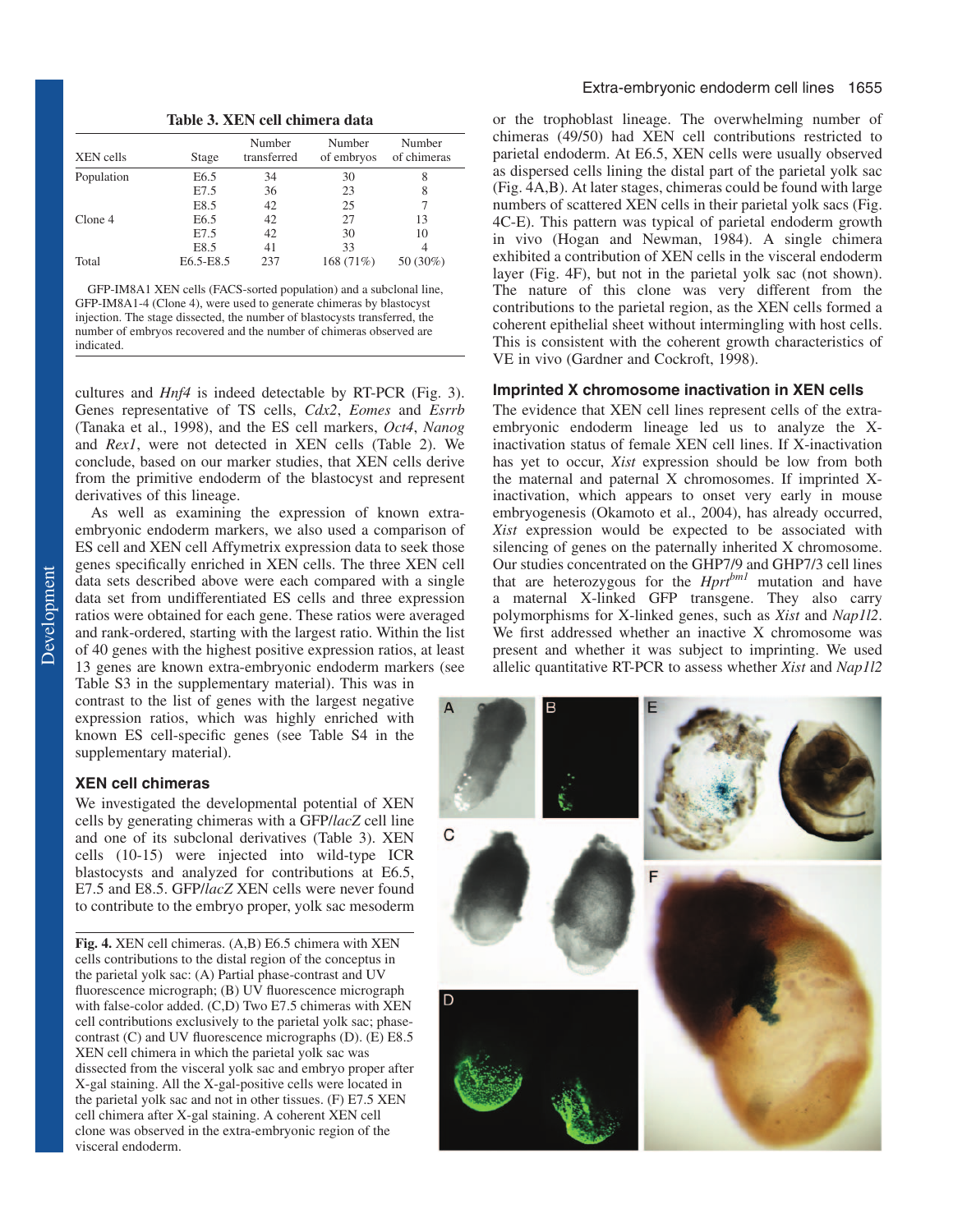



**Fig. 5.** X-inactivation in ES, TS and XEN cells. Quantification of *Xist* transcripts by real-time RT-PCR in (A) ES cells and (B) XEN and TS cells normalized using the endogenous gene *18S*. (C) Quantification of *Nap1l2* transcripts normalized using the *Rrm2* gene in XEN cells. In differentiated ES cells (A), random Xinactivation leads to equivalent levels of *Xist* expression from the 129 and Pgk alleles. By contrast, in female XEN cells (GHP7/3 and GHP7/9), *Xist* is expressed only from the paternal Pgk allele (B) and *Nap1l2* only from the maternal 129 allele (C), indicating that the paternal X chromosome is preferentially inactivated in female XEN cells, just as in female TS cells (where *Xist* is expressed only from the paternal 129 allele; B). In control male XEN cells (GHP7/7), the single X chromosome derived from 129 is active, as shown by the absence of *Xist* (B) and presence of *Nap1l2* expression (C).

were expressed from the maternal or the paternal X chromosome. In undifferentiated female ES cells, *Xist* expression was low and similar for both parental X chromosomes. The equal increase of maternal and paternal *Xist* expression in differentiated ES cells is indicative of random Xinactivation (Fig. 5A). By contrast, in female XEN cell lines *Xist* expression was overwhelmingly of the 'Pgk' allelic form that corresponds to the paternal allele and was absent from the male GHP7/7 XEN cell line (Fig. 5B). TS cells, harboring a '129' paternal *Xist* allele showed a similar pattern of expression. In agreement with this, uniparental *Nap1l2* expression indicated the presence of an active maternal X chromosome in XEN cells (Fig. 5C). Quantitative RT-PCR analysis of GFP expression, although variable, showed that GFP expression was at least eightfold greater in the female GHP7/3 and GHP7/9 cell lines carrying a maternally inherited X-linked GFP transgene, than in control TS cell lines carrying a paternally inherited X-linked GFP transgene (data not shown). We conclude that the paternal X chromosome expressing *Xist* was chosen to be inactivated in female XEN cell lines.

Growth of XEN cell lines on HAT and 6-thioguanine (6TG) media allows for a more global assessment of stability of the inactive X chromosome by assaying for the presence or absence of a functional *Hprt* gene. The GHP7/9 XEN cell line carrying a functional *Hprt* gene on the maternal X and a non-functional *Hprtbm1* allele on the paternal X grew on HAT medium and failed to grow on 6TG medium (data not shown). These results support the idea that the paternally inherited X chromosome carrying the mutated allele was inactivated and that the inactivation state is stable in longterm cultures.

When RNA FISH was carried out on female XEN cells, a Xist domain was found in the majority of cells analyzed (Fig. 6A). A pinpoint signal was not found to be associated with the active X chromosome and neither domain nor pinpoint Xist signals were found in the male XEN cell line (GHP7/7). Chromatin modifications associated with the inactive X chromosome in females were examined by Immuno-RNA FISH in female XEN cells. Female TS cell lines were concurrently examined to explore possible differences between the two extra-embryonic lineages. Unlike TS cells, which show an enrichment of Eed and Ezh2 (Mak et al., 2002), the Xist domain in XEN cells show no enrichment for these polycomb group proteins (compare Fig. 6A with 6B). Histone H3 dimethylated K4 (H3 di-meK4), which is normally associated with active euchromatin, is excluded from the Xist domain in both XEN and TS cells, as is histone H3 acetylated K9 (H3 acK9) (Fig. 6; see Fig. S1 in the supplementary material). Histone H3 di-meK9, which has been associated with the inactive X chromosome in differentiating ES cells and somatic cells (Heard et al., 2001), appears only weakly enriched, if at all, in XEN and TS cells (see Fig. S1 in the supplementary material). Histone H3 trimeK27, which has recently also been associated with the inactive X in both TS cells and differentiating ES cells (Silva et al., 2003), is enriched over the Xist domain in only a small proportion of XEN cells. This is consistent with the absence or low levels of Ezh2 on the X chromosome in XEN cells, as Ezh2 is thought to be the histone methyltransferase responsible for the H3 tri-meK27 mark (Erhardt et al., 2003). Thus, XEN cells exhibit a unique combination of histone modifications on their inactive X chromosome – which includes hypoacetylation of H3 K9, hypomethylation of H3 K4 and little or no methylation of H3 K27 and K9. The stability of the inactive state of the X chromosome in these cells, despite the absence of H3 K9 and H3 K27 methylation, suggests that other epigenetic marks are involved. This is different from the situation in ES cells, where the lack of Ezh2 accumulation and H3 K27 methylation results in significant reactivation of X-linked genes (Silva et al., 2003).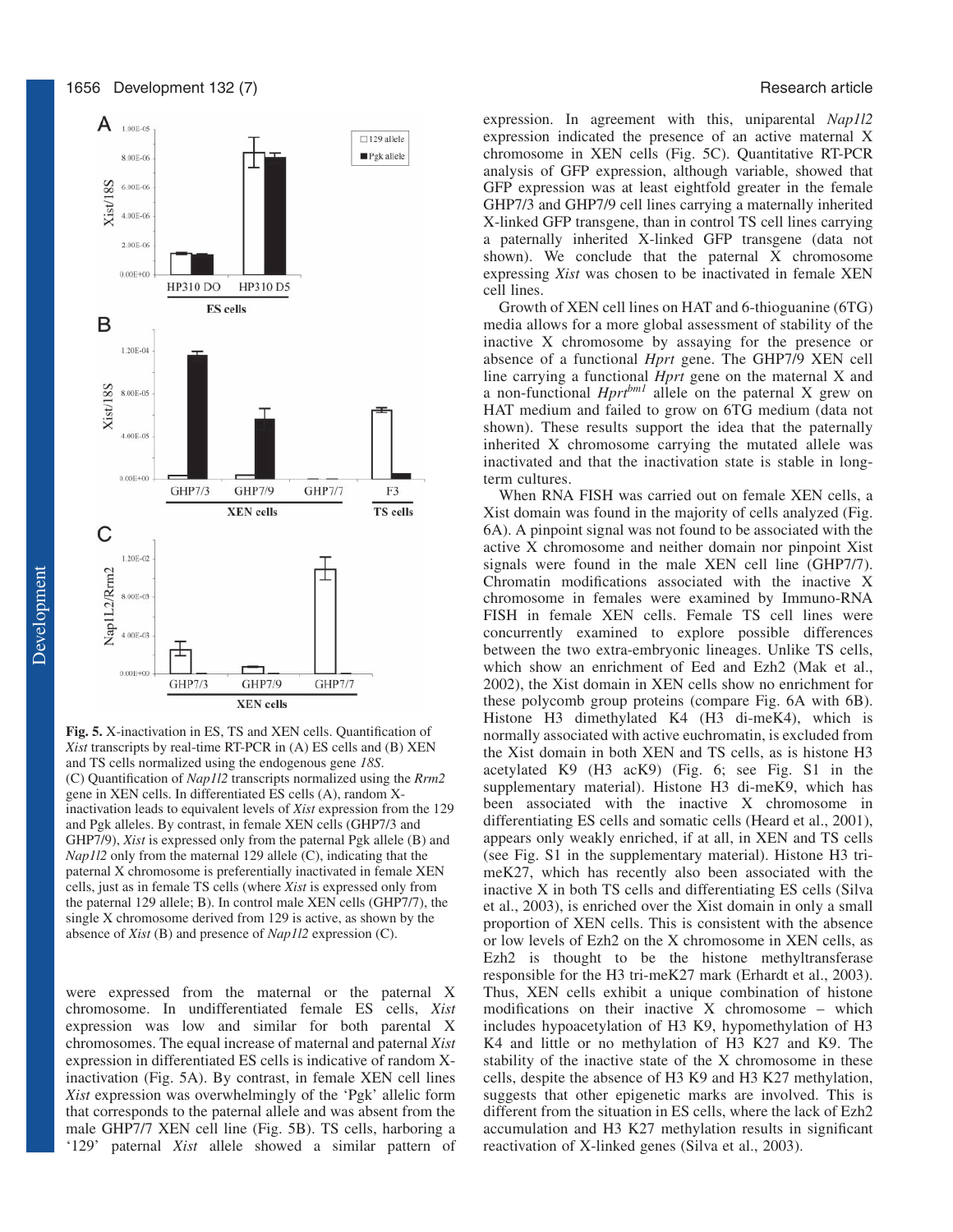

**Fig. 6.** Histone modifications and *Xist* accumulation in female XEN and TS cells. (A,B) Representative images show immunofluorescent detection of Eed, Ezh2 and histone modifications H3 di/tri-methyl K27 and H3 acetyl K9, combined with *Xist* RNA FISH. Immunodetections were performed using Alexa 568-conjugated secondary antibodies (red). *Xist* RNA was detected using a Spectrum Green-labeled FISH probe (green). XEN cells (A) show no Eed and Ezh2 enrichment, and weak H3 di/tri-meK27 enrichment on the *Xist*-coated X chromosome, but they do show depletion for H3 acK9. By contrast, undifferentiated TS cells (B) show enrichment for Eed, Ezh2 and H3 di/tri-meK27 on the *Xist*coated X chromosome. Depletion for H3 acK9 was observed, as in XEN cells.

# **Discussion**

We have derived and characterized a number of independent cell lines from mouse blastocysts that exhibit extra-embryonic endoderm characteristics. This ex vivo model, which is reproducibly derived from early embryos, is distinct from ES and TS cell lines. We show here that XEN cells exhibit mixed characteristics of parietal endoderm and visceral endoderm, and can contribute to both lineages in chimeras in vivo, although they are biased towards parietal endoderm. We also show that they exhibit paternal X-inactivation, but without the association of Eed and Ezh2 that typifies the inactive X in TS cells.

# **XEN cell maintenance**

XEN cell cultures are robust and easily maintained, but their precise signaling requirements are not known. After derivation, they can be grown on gelatin in medium supplemented with EMFI-CM. The FGF signaling pathway required for TS cells is not important for XEN cell maintenance and indeed none of the four FGF receptors is expressed in XEN cells (see Table S2 in the supplementary material). The LIF-STAT pathway may be playing a role in XEN cell maintenance. Several components (LIFR, gp130, JAK1, JAK2, STAT1 and STAT3) of this pathway are expressed in XEN cells (see Table S2 in the supplementary material), and their derivation and maintenance on EMFIs or EMFI-CM would provide an adequate source of LIF (Smith et al., 1992).

# **XEN cells show properties of both parietal and visceral endoderm**

The previously reported mouse PEC and rat RE1 cell lines are similar, if not identical, to the XEN cells described here. The two distinct morphologies of XEN cells in culture – rounded highly refractile and flattened epithelioid – have also been reported (Fowler et al., 1990; Notarianni and Flechon, 2001). These cell lines are considered representative of parietal endoderm based on their morphology and the secretion of ECM proteins abundantly found in Reichert's membrane. Our Affymetrix expression analysis of XEN cells supports the idea that PE properties are highly represented in such cell culture models. PE-associated genes, such as *tPA* (*Plat*), thrombomodulin, *Snail* and *Pdgfra*, were strongly expressed. Genes encoding for basement membrane proteins (perlecan*,* type IV collagen, laminin and nidogen), abundant in Reichert's membrane, were also expressed at high levels in XEN cells.

XEN cells, however, also expressed several VE-associated genes in all cultures (Table 2). The high expression of *Sox7*, *Sox17* and *Cited1* were of particular interest, given their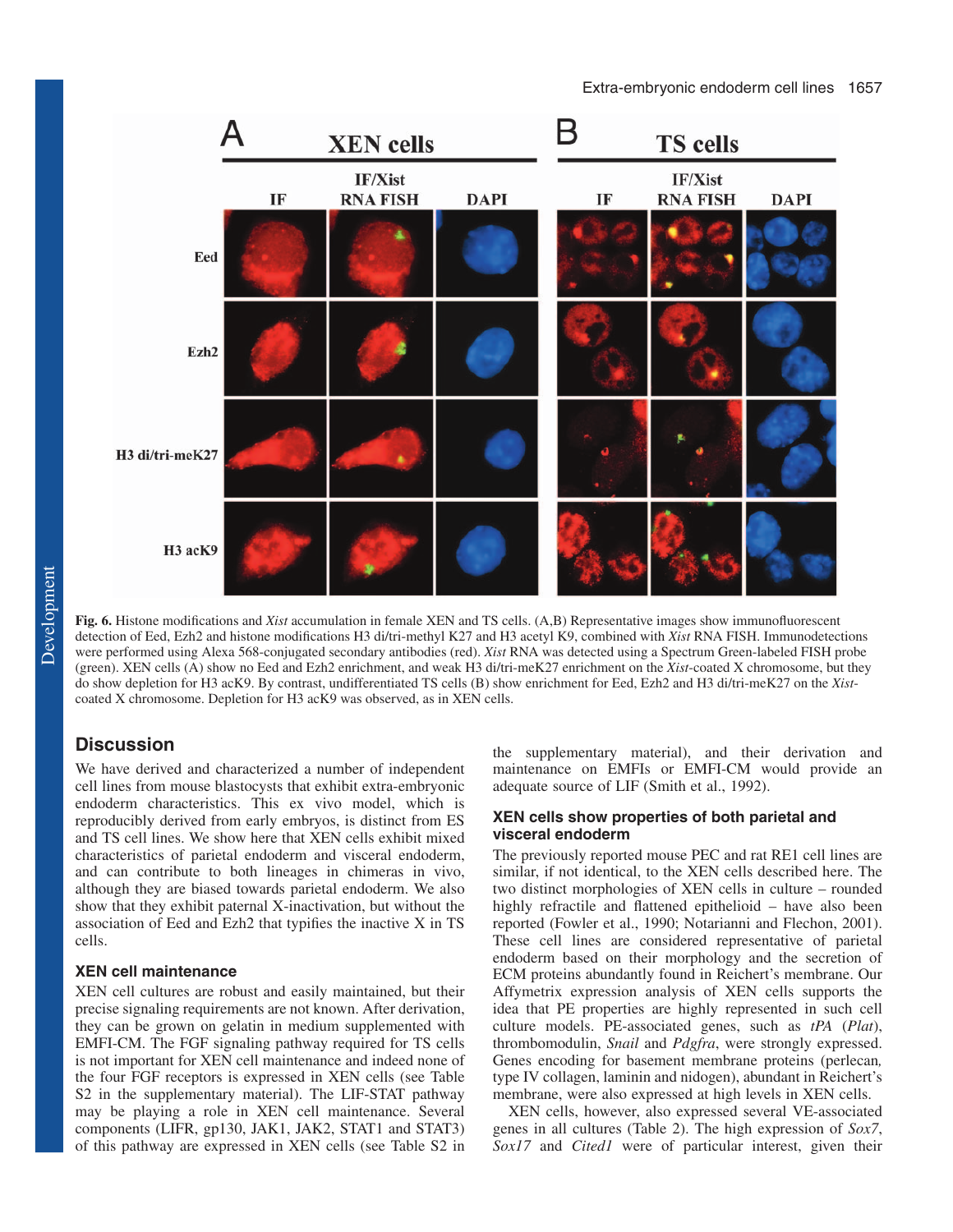# 1658 Development 132 (7) Research article

restricted expression in VE overlying the extra-embryonic ectoderm and in the marginal zone VE (Dunwoodie et al., 1998; Kanai-Azuma et al., 2002). The reduction of *Sox7* and increase of *Afp* expression in differentiated XEN cell cultures suggests that XEN cells may have some properties of extraembryonic VE when cultured in standard conditions, but can be differentiated to cells more related to the VE overlying the epiblast in other conditions. Furthermore, *Sox7* expression suggests that definitive endoderm is not present in XEN cell cultures, as this gene, unlike *Sox17*, is not detectable in definitive endoderm in vivo (Kanai-Azuma et al., 2002).

The single-cell clonal analysis and videomicroscopy studies of XEN cells have indicated that the rounded and epithelial-like cell types are lineage-related and reversibly interchangeable. The morphology of marginal zone VE cells in vivo is similar to the flattened, epithelial-like cells observed in culture. The marginal zone cells have been described as mesenchymal with ruffled cell membranes reminiscent of lamellipodia (Hogan and Newman, 1984). The unusual pseudopodia we observed in XEN cells were also observed in the AVE region of early postimplantation embryos in vivo (Fig. 2F), suggesting that XEN cells may also transiently become AVE like. Taken together, the gene expression studies and cell morphology/behavior suggest that clonal XEN cell cultures exhibit properties of PE, marginal zone VE, AVE and extraembryonic VE, but not of embryonic VE. However, the induction of an embryonic VE marker, *Afp*, in differentiated cultures of XEN cells (Fig. 3) suggests that this VE subtype could be induced in defined conditions.

# **XEN cell chimeras**

XEN cell lines retain the capacity to contribute to primitive endoderm derivatives in vivo in chimeras, attesting to their primitive endoderm nature and the stability of their ex vivo phenotype. However, they exhibited a strong bias to form parietal endoderm in chimeras, with only one visceral endoderm clone observed. This does not necessarily indicate their full potential. The blastocyst injection procedure used to generate chimeras may have provided an environment that promotes PE and hinders VE differentiation. XEN cells injected into the blastocoel are likely to end up in the superficial layer of the primitive endoderm as it forms (Gardner, 1985) or associated with the TE away from the ICM. PrE or VE cells that lose contact with epiblast and extraembryonic ectoderm default to a PE phenotype or are instructed by the trophectoderm to become PE by a combination of TE basement membrane and the PTHrP/cAMP signaling pathway (Verheijen et al., 1999a). This observation is supported by chimera experiments with primitive endoderm cells and nascent VE cells directly isolated from embryos. Blastocyst injection of PrE or early VE cells also resulted in chimeras with mostly PE contributions (Gardner, 1982; Cockroft and Gardner, 1987). Although the donor PrE and VE cells clearly have the potential to make VE, their behavior in chimeras did not reflect this. Given this intrinsic bias, an alternative method for producing chimeras, such as morula or ICM injections, may be required to observe the full potential of XEN cells.

# **Imprinted X-inactivation in XEN cells**

The extra-embryonic trophoblast and endoderm lineages of

the mouse undergo imprinted inactivation of the paternal X chromosome (Xp) (Takagi and Sasaki, 1975). Initiation of X inactivation requires expression of the non-coding RNA, *Xist*, and accumulation of this transcript on the inactive X chromosome in cis (Penny et al., 1996). In agreement with their proposed extra-embryonic endodermal origin, XEN cells maintain imprinted X inactivation of the Xp and exhibit *Xist* accumulation on one X chromosome. This Xist domain also exhibits other epigenetic marks of being inactive, such as exclusion of histone H3 acetylated K9 and dimethylated K4, both hallmarks of active euchromatin (Heard et al., 2001; Boggs et al., 2002). Surprisingly, accumulation of the polycomb group proteins, Eed and Ezh2, was not observed in XEN cells, as is seen in TS cells (Fig. 6) (Mak et al., 2002). Mutant analysis revealed an important role for *Eed* in the formation of trophoblast giant cells, but not extra-embryonic endoderm, during development (Wang et al., 2002). The proposed substrate of Ezh2, histone H3 K27, appears to be weakly di/trimethylated in some XEN cells, suggesting a transient association of Ezh2. Thus, the mechanisms to maintain X inactivation in XEN cells, TS cells and ES cells differ at the levels of polycomb group proteins and histone modifications. The HAT/6TG studies indicate that the inactive state of the Xp in XEN cells is stable, despite the absence of H3 meK9 enrichment and low levels of H3 K27 methylation. This suggests XEN cells may have different mechanisms for maintenance of their inactive X chromosome and that other epigenetics marks likely account for the stability of the inactive state. These results illustrate the cell lineagedependent variation in mechanisms of X-inactivation maintenance that has also been observed in other systems (Plath et al., 2003).

## **XEN cells from ES cells**

The XEN cell lines described here were derived de novo from blastocysts. However, two reports suggest that similar cell lines can be derived directly from established ES cell lines. Overexpression of the GATA factors, GATA4 or GATA6, in ES cells induced uniform differentiation into extra-embryonic endoderm cells (Fujikura et al., 2002). In terms of marker analysis and cell morphology, these cells appear identical to XEN cells. Fujikura et al., hypothesize that a repressor of *Gata4/6* expression is required to maintain ES cells pluripotent. The recently identified pluripotent transcription factor, Nanog, may fulfill this role (Chambers et al., 2003; Mitsui et al., 2003). *Nanog*<sup>-/-</sup> ES cells express many markers of extra-embryonic endoderm (*Gata6*, *Tcf2* and *Ihh*) and are also morphologically very similar to XEN cells (Mitsui et al., 2003). This implicates Nanog as a general repressor of the extra-embryonic endoderm lineage and it may function, in part, through repression of key regulatory genes, such as *Gata6*.

XEN cell lines provide a unique model for an early mammalian lineage that will complement the established ES and TS cell lines. Through the study of essential genes and signaling requirements for this cell culture system, insights will be gained about the developmental program of the extra-embryonic endoderm lineage. In addition, in vitro combinations of ES, TS and XEN cells may help model the in vivo interactions between embryonic and extra-embryonic lineages important for embryonic patterning.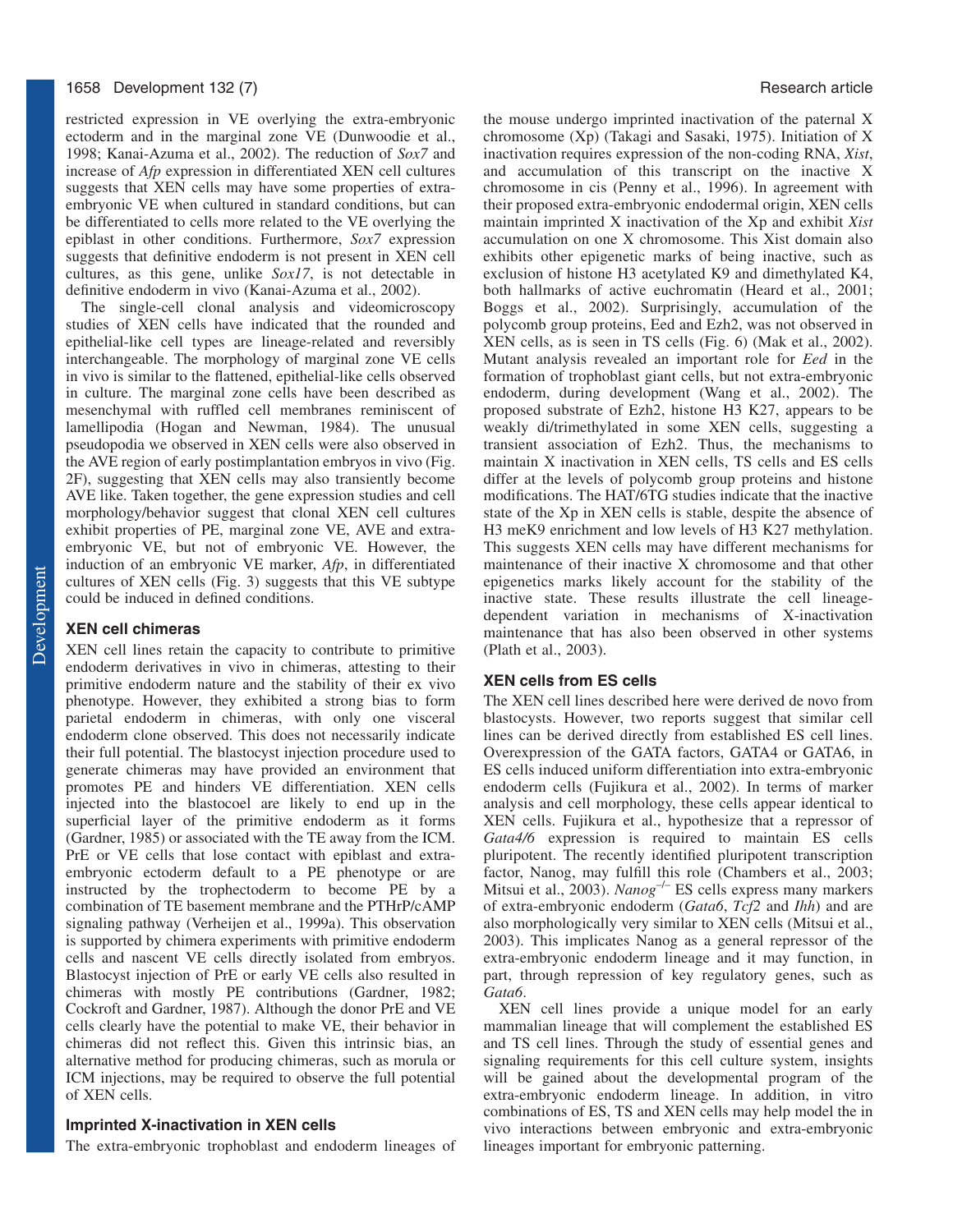We gratefully acknowledge the assistance of Doug Holmyard for scanning electron microscopy, Feng Xu for videomicroscopy, Brian Cox for Affymetrix data processing, Claude Cantin for FACS, Sandra Tondat for blastocyst injections, Sylvain Pichard and Constance Ciaudo for technical work, and José Silva and Pleasantine Mill for critical discussions. We thank Arie Otte and Danny Reinberg for the kind gift of antibodies. G.D.U. acknowledges the Natural Sciences and Engineering Council of Canada for a postgraduate scholarship. R.L.G. is funded by the Royal Society. E.H. and I.O. were financed by the French Ministry of Research, under the Action Concertée Incitative (ACI), contract number 032515. P.A. was financed by the French Ministry of Research under the ACI, contract number 032526 and the Association pour la Recherche sur le Cancer. T.K. and J.R. were funded by the Canadian Institutes of Health Research (CIHR). J.R. is a CIHR Distinguished Investigator.

#### **Supplementary material**

Supplementary material for this article is available at http://dev.biologists.org/cgi/content/full/132/7/1649/DC1

# **References**

- **Ang, S. L., Conlon, R. A., Jin, O. and Rossant, J.** (1994). Positive and negative signals from mesoderm regulate the expression of mouse Otx2 in ectoderm explants. *Development* **120**, 2979-2989.
- **Arceci, R. J., King, A. A., Simon, M. C., Orkin, S. H. and Wilson, D. B.** (1993). Mouse GATA-4: a retinoic acid-inducible GATA-binding transcription factor expressed in endodermally derived tissues and heart. *Mol. Cell. Biol.* **13**, 2235-2246.
- **Barbacci, E., Reber, M., Ott, M. O., Breillat, C., Huetz, F. and Cereghini, S.** (1999). Variant hepatocyte nuclear factor 1 is required for visceral endoderm specification. *Development* **126**, 4795-4805.
- **Becker, S., Wang, Z. J., Massey, H., Arauz, A., Labosky, P., Hammerschmidt, M., St-Jacques, B., Bumcrot, D., McMahon, A. and Grabel, L.** (1997). A role for Indian hedgehog in extraembryonic endoderm differentiation in F9 cells and the early mouse embryo. *Dev. Biol.* **187**, 298- 310.
- **Biben, C., Stanley, E., Fabri, L., Kotecha, S., Rhinn, M., Drinkwater, C.,** Lah, M., Wang, C. C., Nash, A., Hilton, D. et al. (1998). Murine cerberus homologue mCer-1: a candidate anterior patterning molecule. *Dev. Biol.* **194**, 135-151.
- **Boggs, B. A., Cheung, P., Heard, E., Spector, D. L., Chinault, A. C. and Allis, C. D.** (2002). Differentially methylated forms of histone H3 show unique association patterns with inactive human X chromosomes. *Nat. Genet.* **30**, 73-76.
- **Bouillet. P., Sapin. V., Chazaud, C., Messaddeq, N., Décimo, D., Dollé, P. and Chambon, P.** (1997). Developmental expression pattern of Stra6, a retinoic acid-responsive gene encoding a new type of membrane protein. *Mech. Dev.* **63**, 173-186.
- **Byrd, N., Becker, S., Maye, P., Narasimhaiah, R., St-Jacques, B., Zhang, X., McMahon, J., McMahon, A. and Grabel, L.** (2002). Hedgehog is required for murine yolk sac angiogenesis. *Development* **129**, 361-372.
- **Chambers, I., Colby, D., Robertson, M., Nichols, J., Lee, S., Tweedie, S. and Smith, A.** (2003). Functional expression cloning of Nanog, a pluripotency sustaining factor in embryonic stem cells. *Cell* **113**, 643-655.
- **Clerc, P. and Avner, P.** (1998). Role of the region 3′ to Xist exon 6 in the counting process of X-chromosome inactivation. *Nat. Genet.* **19**, 249-253.
- **Cockroft, D. L. and Gardner, R. L.** (1987). Clonal analysis of the developmental potential of 6th and 7th day visceral endoderm cells in the mouse. *Development* **101**, 143-155.
- **Coucouvanis, E. and Martin, G. R.** (1999). BMP signaling plays a role in visceral endoderm differentiation and cavitation in the early mouse embryo. *Development* **126**, 535-546.
- **Damert, A., Miquerol, L., Gertsenstein, M., Risau, W. and Nagy, A.** (2002). Insufficient VEGFA activity in yolk sac endoderm compromises haematopoietic and endothelial differentiation. *Development* **129**, 1881- 1892.
- **Dickson, A. D.** (1979). The disappearance of the decidua capsularis and Reichert's membrane in the mouse. *J. Anat.* **129**, 571-577.
- **Dufort, D., Schwartz, L., Harpal, K. and Rossant, J.** (1998). The

#### Extra-embryonic endoderm cell lines 1659

transcription factor HNF3beta is required in visceral endoderm for normal primitive streak morphogenesis. *Development* **125**, 3015-3025.

- **Duncan, S. A., Manova, K., Chen, W. S., Hoodless, P., Weinstein, D. C., Bachvarova, R. F. and Darnell, J. E. Jr** (1994). Expression of transcription factor HNF-4 in the extraembryonic endoderm, gut, and nephrogenic tissue of the developing mouse embryo: HNF-4 is a marker for primary endoderm in the implanting blastocyst. *Proc. Natl. Acad. Sci. USA* **91**, 7598-7602.
- **Dunwoodie, S. L., Rodriguez, T. A. and Beddington, R. S.** (1998). Msg1 and Mrg1, founding members of a gene family, show distinct patterns of gene expression during mouse embryogenesis. *Mech. Dev.* **72**, 27-40.
- **Dyer, M. A., Farrington, S. M., Mohn, D., Munday, J. R. and Baron, M. H.** (2001). Indian hedgehog activates hematopoiesis and vasculogenesis and can respecify prospective neurectodermal cell fate in the mouse embryo. *Development* **128**, 1717-1730.
- **Dziadek, M.** (1978). Modulation of alphafetoprotein synthesis in the early postimplantation mouse embryo. *J. Embryol. Exp. Morphol.* **46**, 135-146.
- **Dziadek, M. and Adamson, E.** (1978). Localization and synthesis of alphafoetoprotein in post-implantation mouse embryos. *J. Embryol. Exp. Morphol.* **43**, 289-313.
- **Enders, A. C., Given, R. L. and Schlafke, S.** (1978). Differentiation and migration of endoderm in the rat and mouse at implantation. *Anat. Rec.* **190**, 65-77.
- **Erhardt, S., Su, I. H., Schneider, R., Barton, S., Bannister, A. J., Perez-Burgos, L., Jenuwein, T., Kouzarides, T., Tarakhovsky, A. and Surani, M. A.** (2003). Consequences of the depletion of zygotic and embryonic enhancer of zeste 2 during preimplantation mouse development. *Development* **130**, 4235-4248.
- **Evans, M. J. and Kaufman, M. H.** (1981). Establishment in culture of pluripotential cells from mouse embryos. *Nature* **292**, 154-156.
- **Feijen, A., Goumans, M. J. and van den Eijnden-van Raaij, A. J.** (1994). Expression of activin subunits, activin receptors and follistatin in postimplantation mouse embryos suggests specific developmental functions for different activins. *Development* **120**, 3621-3637.
- Fowler, K. J., Mitrangas, K. and Dziadek, M. (1990). In vitro production of Reichert's membrane by mouse embryo-derived parietal endoderm cell lines. *Exp. Cell. Res.* **191**, 194-203.
- **Fujii, H., Sato, T., Kaneko, S., Gotoh, O., Fujii-Kuriyama, Y., Osawa, K.,** Kato, S, and Hamada, H. (1997). Metabolic inactivation of retinoic acid by a novel P450 differentially expressed in developing mouse embryos. *EMBO J.* **16**, 4163-4173.
- **Fujikura, J., Yamato, E., Yonemura, S., Hosoda, K., Masui, S., Nakao, K., Miyazaki Ji, J. and Niwa, H.** (2002). Differentiation of embryonic stem cells is induced by GATA factors. *Genes Dev.* **16**, 784-789.
- Gardner, R. L. (1982). Investigation of cell lineage and differentiation in the extraembryonic endoderm of the mouse embryo. *J. Embryol. Exp. Morphol.* **68**, 175-198.
- Gardner, R. L. (1985). Regeneration of endoderm from primitive ectoderm in the mouse embryo: fact or artifact? *J. Embryol. Exp. Morphol.* **88**, 303- 326.
- Gardner, R. L. and Cockroft, D. L. (1998). Complete dissipation of coherent clonal growth occurs before gastrulation in mouse epiblast. *Development* **125**, 2397-2402.
- **Gu, Z., Reynolds, E. M., Song, J., Lei, H., Feijen, A., Yu, L., He, W., MacLaughlin, D. T., van den Eijnden-van Raaij, J., Donahoe, P. K. and Li, E.** (1999). The type I serine/threonine kinase receptor ActRIA (ALK2) is required for gastrulation of the mouse embryo. *Development* **126**, 2551- 2561.
- **Hadjantonakis, A.-K., Gertsenstein, M., Ikawa, M., Okabe, M. and Nagy, A.** (1998). Generating green fluorescent mice by germline transmission of green fluorescent ES cells. *Mech. Dev.* **76**, 79-90.
- **Hamer, K. M., Sewalt, R. G., den Blaauwen, J. L., Hendrix, T., Satijn, D. P. and Otte, A. P.** (2002). A panel of monoclonal antibodies against human polycomb group proteins. *Hybrid. Hybridomics* **21**, 245-252.
- **Hashido, K., Morita, T., Matsushiro, A. and Nozaki, M.** (1991). Gene expression of cytokeratin endo A and endo B during embryogenesis and in adult tissues of mouse. *Exp. Cell. Res.* **192**, 203-212.
- **Healy, A. M., Rayburn, H. B., Rosenberg, R. D. and Weiler, H.** (1995). Absence of the blood-clotting regulator thrombomodulin causes embryonic lethality in mice before development of a functional cardiovascular system. *Proc. Natl. Acad. Sci. USA* **92**, 850-854.
- **Heard, E., Rougeulle, C., Arnaud, D., Avner, P., Allis, C. D. and Spector, D. L.** (2001). Methylation of histone H3 at Lys-9 is an early mark on the X chromosome during X inactivation. *Cell* **107**, 727-738.
- **Hogan, B. L. M. and Newman, R.** (1984). A scanning electron microscope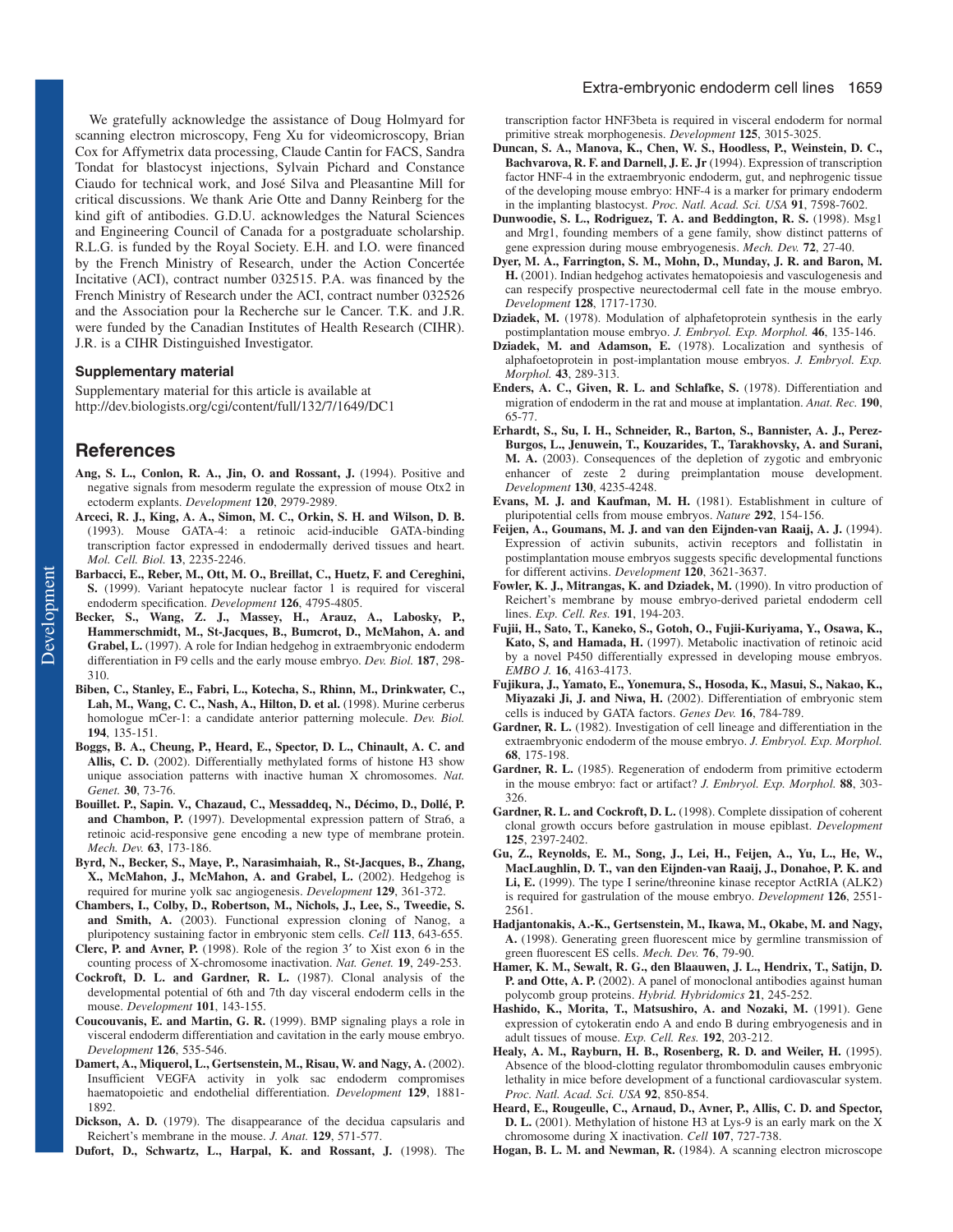study of the extraembryonic endoderm of the 8th-day mouse embryo. *Differentiation* **26**, 138-143.

- Hogan, B. L., Cooper, A. R. and Kurkinen, M. (1980). Incorporation into Reichert's membrane of laminin-like extracellular proteins synthesized by parietal endoderm cells of the mouse embryo. *Dev. Biol.* **80**, 289-300.
- **Hogan, B. L., Beddington, R., Costantini, F. and Lacy, E.** (1994). *Manipulating the Mouse eEbryo: A Laboratory Manual*, 2nd edn. Cold Spring Harbor, NY, Cold Spring Harbor Laboratory Press.
- **Hogan, B. L. and Tilly, R.** (1981). Cell interactions and endoderm differentiation in cultured mouse embryos. *J. Embryol. Exp. Morphol.* **62**, 379-394.
- **Kanai-Azuma, M., Kanai, Y., Gad, J. M., Tajima, Y., Taya, C., Kurohmaru, M., Sanai, Y., Yonekawa, H., Yazaki, K., Tam, P. P. and Hayashi, Y.** (2002). Depletion of definitive gut endoderm in Sox17-null mutant mice. *Development* **129**, 2367-2379.
- Kanungo, J., Potapova, I., Malbon, C. C. and Wang, H. (2000). MEKK4 mediates differentiation in response to retinoic acid via activation of c-Jun N-terminal kinase in rat embryonal carcinoma P19 cells. *J. Biol. Chem.* **275**, 24032-24039.
- **Koutsourakis, M., Langeveld, A., Patient, R., Beddington, R. and Grosveld, F.** (1999). The transcription factor GATA6 is essential for early extraembryonic development. *Development* **126**, 723-732.
- **Lin, T. P.** (1969). Microsurgery of inner cell mass of mouse blastocysts. *Nature* **222**, 480-481.
- **Liu, G., Loraine, A. E., Shigeta, R., Cline, M., Cheng, J., Valmeekam, V., Sun, S., Kulp, D. and Siani-Rose, M. A.** (2003). NetAffx: Affymetrix probesets and annotations. *Nucleic Acids Res.* **31**, 82-86.
- **Mak, W., Baxter, J., Silva, J., Newall, A. E., Otte, A. P. and Brockdorff, N.** (2002). Mitotically stable association of polycomb group proteins eed and enx1 with the inactive X chromosome in trophoblast stem cells. *Curr. Biol.* **12**, 1016-1020.
- Marotti, K. R., Belin, D. and Strickland, S. (1982). The production of distinct forms of plasminogen activator by mouse embryonic cells. *Dev. Biol.* **90**, 154-159.
- **Martin, G. R.** (1981). Isolation of a pluripotent cell line from early mouse embryos cultured in medium conditioned by teratocarcinoma stem cells. *Proc. Natl. Acad. Sci. USA* **78**, 7634-7638.
- **Mason, I. J., Taylor, A., Williams, J. G., Sage, H. and Hogan, B. L.** (1986). Evidence from molecular cloning that SPARC, a major product of mouse embryo parietal endoderm, is related to an endothelial cell 'culture shock' glycoprotein of Mr 43,000. *EMBO J.* **5**, 1465-1472.
- **Mercola, M., Wang, C. Y., Kelly, J., Brownlee, C., Jackson-Grusby, L., Stiles, C. and Bowen-Pope, D.** (1990). Selective expression of PDGF A and its receptor during early mouse embryogenesis. *Dev. Biol.* **138**, 114-122.
- **Miquerol, L., Gertsenstein, M., Harpal, K., Rossant, J. and Nagy, A.** (1999). Multiple developmental roles of VEGF suggested by a LacZ-tagged allele. *Dev. Biol.* **212**, 307-322.
- **Mitsui, K., Tokuzawa, Y., Itoh, H., Segawa, K., Murakami, M., Takahashi, K., Maruyama, M., Maeda, M. and Yamanaka, S.** (2003). The homeoprotein Nanog is required for maintenance of pluripotency in mouse epiblast and ES cells. *Cell* **113**, 631-642.
- **Morey, C., Arnaud, D., Avner, P. and Clerc, P.** (2001). Tsix-mediated repression of Xist accumulation is not sufficient for normal random X inactivation. *Hum. Mol. Genet.* **10**, 1403-1411.
- **Morey, C., Navarro, P., Debrand, E., Avner, P., Rougeulle, C. and Clerc, P.** (2004). The region 3′ to Xist mediates X chromosome counting and H3 Lys-4 dimethylation within the Xist gene. *EMBO J.* **23**, 594-604.
- **Morris, S. M., Tallquist, M. D., Rock, C. O. and Cooper, J. A.** (2002). Dual roles for the Dab2 adaptor protein in embryonic development and kidney transport. *EMBO J.* **21**, 1555-1564.
- **Nagy, A., Rossant, J., Nagy, R., Abramow-Newerly, W. and Roder, J. C.** (1993). Derivation of completely cell culture-derived mice from earlypassage embryonic stem cells. *Proc. Natl. Acad. Sci. USA* **90**, 8424-8428.
- Narita, N., Bielinska, M. and Wilson, D. B. (1997). Wild-type endoderm abrogates the ventral developmental defects associated with GATA-4 deficiency in the mouse. *Dev. Biol.* **189**, 270-274.
- **Notarianni, E. and Flechon, J.** (2001). Parietal endoderm cell line from a rat blastocyst. *Placenta* **22**, 111-123.
- **Okamoto, I., Otte, A. P., Allis, C. D., Reinberg, D. and Heard, E.** (2004). Epigenetic dynamics of imprinted X inactivation during early mouse development. *Science* **303**, 644-649.
- **Oshima, R. G.** (1981). Identification and immunoprecipitation of cytoskeletal proteins from murine extra-embryonic endodermal cells. *J. Biol. Chem.* **256**, 8124-8133.
- **Palmieri, S. L., Peter, W., Hess, H. and Scholer, H. R.** (1994). Oct-4 transcription factor is differentially expressed in the mouse embryo during establishment of the first two extraembryonic cell lineages involved in implantation. *Dev. Biol.* **166**, 259-267.
- **Penny, G. D., Kay, G. F., Sheardown, J. A., Rastan, S. and Brockdorff, N.** (1996). Requirement for Xist in X chromosome inactivation. *Nature* **379**, 131-137.
- **Plath, K., Fang, J., Mlynarczyk-Evans, S. K., Cao, R., Worringer, K. A., Wang, H., de la Cruz, C. C., Otte, A. P., Panning, B. and Zhang, Y.** (2003). Role of histone H3 lysine 27 methylation in X inactivation. *Science* **300**, 131-135.
- **Roebroek, A. J., Umans, L., Pauli, I. G., Robertson, E. J., van Leuven, F., van de Ven, W. J. and Constam, D. B.** (1998). Failure of ventral closure and axial rotation in embryos lacking the proprotein convertase Furin. *Development* **125**, 4863-4876.
- **Rogers, M. B., Hosler, B. A. and Gudas, L. J.** (1991). Specific expression of a retinoic acid-regulated, zinc-finger gene, Rex-1, in preimplantation embryos, trophoblast and spermatocytes. *Development* **113**, 815-824.
- **Rossant, J., Zirngibl, R., Cado, D., Shago, M. and Giguère, V.** (1991). Expression of a retinoic acid response element-hsplacZ transgene defines specific domains of transcriptional activity during mouse embryogenesis. *Genes Dev.* **5**, 1333-1344.
- Semoff, S., Hogan, B. L. and Hopkins, C. R. (1982). Localization of fibronectin, laminin-entactin, and entactin in Reichert's membrane by immunoelectron microscopy. *EMBO J.* **1**, 1171-1175.
- **Sewalt, R. G., van der Vlag, J., Gunster, M. J., Hamer, K. M., den Blaauwen, J. L., Satijn, D. P., Hendrix, T., van Driel, R. and Otte, A. P.** (1998). Characterization of interactions between the mammalian polycombgroup proteins Enx1/EZH2 and EED suggests the existence of different mammalian polycomb-group protein complexes. *Mol. Cell. Biol.* **18**, 3586- 3595.
- **Silva, J., Mak, W., Zvetkova, I., Appanah, R., Nesterova, T. B., Webster, Z., Peters, A. H., Jenuwein, T., Otte, A. P. and Brockdorff, N.** (2003). Establishment of histone h3 methylation on the inactive X chromosome requires transient recruitment of Eed-Enx1 polycomb group complexes. *Dev. Cell* **4**, 481-495.
- **Smith, A. G., Nichols, J., Robertson, M. and Rathjen, P. D.** (1992). Differentiation inhibiting activity (DIA/LIF) and mouse development. *Dev. Biol.* **151**, 339-351.
- Solter, D., Damjanov, I. and Skreb, N. (1970). Ultrastructure of mouse eggcylinder. *Z. Anat. Entwicklungsgesch* **132**, 291-298.
- **Srinivas, S., Rodriguez, T., Clements, M., Smith, J. C. and Beddington, R. S.** (2004). Active cell migration drives the unilateral movements of the anterior visceral endoderm. *Development* **131**, 1157-1164.
- Takagi, N. and Sasaki, M. (1975). Preferential inactivation of the paternally derived X chromosome in the extraembryonic membranes of the mouse. *Nature* **256**, 640-642.
- **Tanaka, S., Kunath, T., Hadjantonakis, A.-K., Nagy, A. and Rossant, J.** (1998). Promotion of trophoblast stem cell proliferation by FGF4. *Science* **282**, 2072-2075.
- **Thomas, P. and Beddington, R.** (1996). Anterior primitive endoderm may be responsible for patterning the anterior neural plate in the mouse embryo. *Curr. Biol.* **6**, 1487-1496.
- **Thomas, P. Q., Brown, A. and Beddington, R. S.** (1998). Hex: a homeobox gene revealing peri-implantation asymmetry in the mouse embryo and an early transient marker of endothelial cell precursors. *Development* **125**, 85- 94.
- Uy, G. D., Downs, K. M. and Gardner, R. L. (2002). Inhibition of trophoblast stem cell potential in chorionic ectoderm coincides with occlusion of the ectoplacental cavity in the mouse. *Development* **129**, 3913-3924.
- **Veltmaat, J. M., Orelio, C. C., Ward-Van Oostwaard, D., van Rooijen, M.** A., Mummery, C. L. and Defize, L. H. (2000). Snail is an immediate early target gene of parathyroid hormone related peptide signaling in parietal endoderm formation. *Int. J. Dev. Biol.* **44**, 297-307.
- **Verheijen, M. H., Karperien, M., Chung, U., van Wijuen, M., Heystek, H., Hendriks, J. A., Veltmaat, J. M., Lanske, B., Li, E., Lowik, C. W. et al.** (1999a). Parathyroid hormone-related peptide (PTHrP) induces parietal endoderm formation exclusively via the type I PTH/PTHrP receptor. *Mech. Dev.* **81**, 151-161.
- **Verheijen, M. H., Wolthuis, R. M., Bos, J. L. and Defize, L. H.** (1999b). The Ras/Erk pathway induces primitive endoderm but prevents parietal endoderm differentiation of F9 embryonal carcinoma cells. *J. Biol. Chem.* **274**, 1487-1494.
- Wang, J., Mager, J., Schneider, E. and Magnuson, T. (2002). The mouse